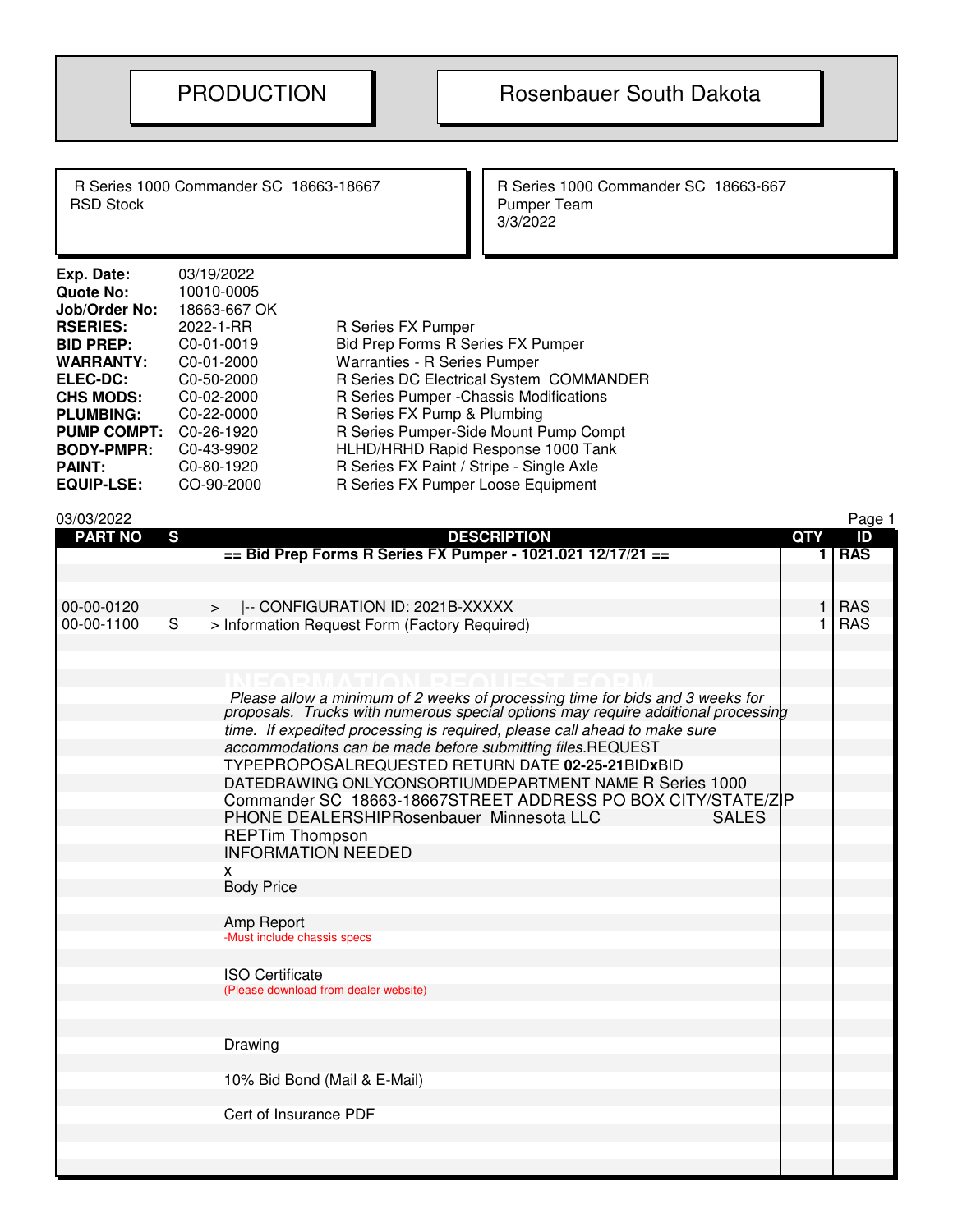| 03/03/2022               |   |                                                                                      |              | Page 2                   |
|--------------------------|---|--------------------------------------------------------------------------------------|--------------|--------------------------|
| <b>PART NO</b>           | S | <b>DESCRIPTION</b>                                                                   | <b>QTY</b>   | ID                       |
|                          |   | Drawing Update / W&B Update<br>-Must Include Marked Up Drawing                       |              |                          |
|                          |   |                                                                                      |              |                          |
|                          |   | 10% Bid Bond PDF E-Mail Only                                                         |              |                          |
|                          |   |                                                                                      |              |                          |
|                          |   | <b>Company History</b>                                                               |              |                          |
|                          |   |                                                                                      |              |                          |
|                          |   |                                                                                      |              |                          |
|                          |   | Weight & Balance                                                                     |              |                          |
|                          |   |                                                                                      |              |                          |
|                          |   | 5% Bid Bond (Mail & E-Mail)                                                          |              |                          |
|                          |   |                                                                                      |              |                          |
|                          |   | Reference List                                                                       |              |                          |
|                          |   | x                                                                                    |              |                          |
|                          |   | <b>Chassis Price</b>                                                                 |              |                          |
|                          |   |                                                                                      |              |                          |
|                          |   | 5% Bid Bond PDF E-Mail Only                                                          |              |                          |
|                          |   |                                                                                      |              |                          |
|                          |   | Legals                                                                               |              |                          |
|                          |   | -Please provided specific list of required items                                     |              |                          |
|                          |   |                                                                                      |              |                          |
|                          |   |                                                                                      |              |                          |
|                          |   | <b>Match Previous Build</b>                                                          |              |                          |
|                          |   | -Must Include Job Number/Name                                                        |              |                          |
|                          |   | Please note job number here                                                          |              |                          |
|                          |   |                                                                                      |              |                          |
|                          |   |                                                                                      |              |                          |
|                          |   |                                                                                      |              |                          |
|                          |   | PENALTY CLAUSE?YESxNOAMOUNTPENALTY CLAUSE VERBIAGEPlease                             |              |                          |
|                          |   | insert penalty clause language here or submit a scan of penalty clause specification |              |                          |
|                          |   | with project submission.MISC NOTES:SEND TO:NAMETim TADDRESS100 Third                 |              |                          |
|                          |   | <b>Street</b><br>CITY/STATE/ZIPLyons SD 57041                                        |              |                          |
|                          |   | EMAILtthompson@rosenbaueramerica.com                                                 |              |                          |
|                          |   |                                                                                      |              |                          |
| 00-00-1300<br>00-00-1499 |   | Fire Department Name<br>Overall Height Restriction, NONE                             | 1.           | <b>RAS</b><br><b>RAS</b> |
| 00-00-1509               |   | Overall Length Restriction, NONE                                                     | 1            | <b>RAS</b>               |
| 00-00-1519               |   | Overall Width Restriction, NONE                                                      | 1            | <b>RAS</b>               |
| 00-00-1529               |   | <b>Wheelbase Restriction, NONE</b>                                                   | 1            | <b>RAS</b>               |
| 00-00-1539               |   | Angle of Approach, NFPA Minimum, 8 Degrees                                           | 1            | <b>RAS</b>               |
| 00-00-1549               |   | Angle of Departure, NFPA Minimum, 8 Degrees                                          | 1            | <b>RAS</b>               |
| 00-00-3220               |   | <b>Contract Change Notice</b>                                                        | 1            | <b>RAS</b>               |
| 00-12-1100               |   | <b>Financial Stability Response</b>                                                  | 1            | <b>RAS</b>               |
| 01-06-0500               |   | <b>Calculated Center of Gravity</b>                                                  | $\mathbf{1}$ | <b>RAS</b>               |
| 01-07-0060               |   | -- Technical Drawings, Representative Drawings (3-View) (Left/Right/Rear)            | 1            | <b>RAS</b>               |
| 01-07-1100               |   | <b>Change Orders</b><br>Mnls, Bdy Complete, Electronic Internet Service              | 1            | <b>RAS</b><br><b>RAS</b> |
| 01-33-3409               |   | == Warranties - R Series Pumper - 1021.021 12/17/21 ==                               | 1<br>1       | <b>RAS</b>               |
| 01-16-0150               |   | -- Warranty, Apparatus, Body Warranty, 1 Year<br>$\geq$                              | 1            | <b>RAS</b>               |
| 01-19-0250               |   | -- Warranty, Bdy, Alum, 5 Years                                                      | 1            | <b>RAS</b>               |
| 01-20-0250               |   | -- Warranty, Paint, PPG, 5 Years                                                     | 1            | <b>RAS</b>               |
| 01-17-0750               |   | -- Pump Warranty, Waterous, 7 Years                                                  | $\mathbf{1}$ | <b>RAS</b>               |
| 01-17-1050               |   | -- Plmbg Warranty, Stnls Stl, 10 Years                                               | 1            | <b>RAS</b>               |
| 09-01-0297               | S | Rosenbauer Commander Chassis 450HP 20/24 axles                                       | $\mathbf{1}$ | <b>RAS</b>               |
|                          |   | <b>CUSTOM CHASSIS</b>                                                                |              |                          |
|                          |   |                                                                                      |              |                          |
|                          |   | The chassis shall be a Rosenbauer Commander per attached specifications.             |              |                          |
|                          |   |                                                                                      |              |                          |
|                          |   |                                                                                      |              |                          |
|                          |   |                                                                                      |              |                          |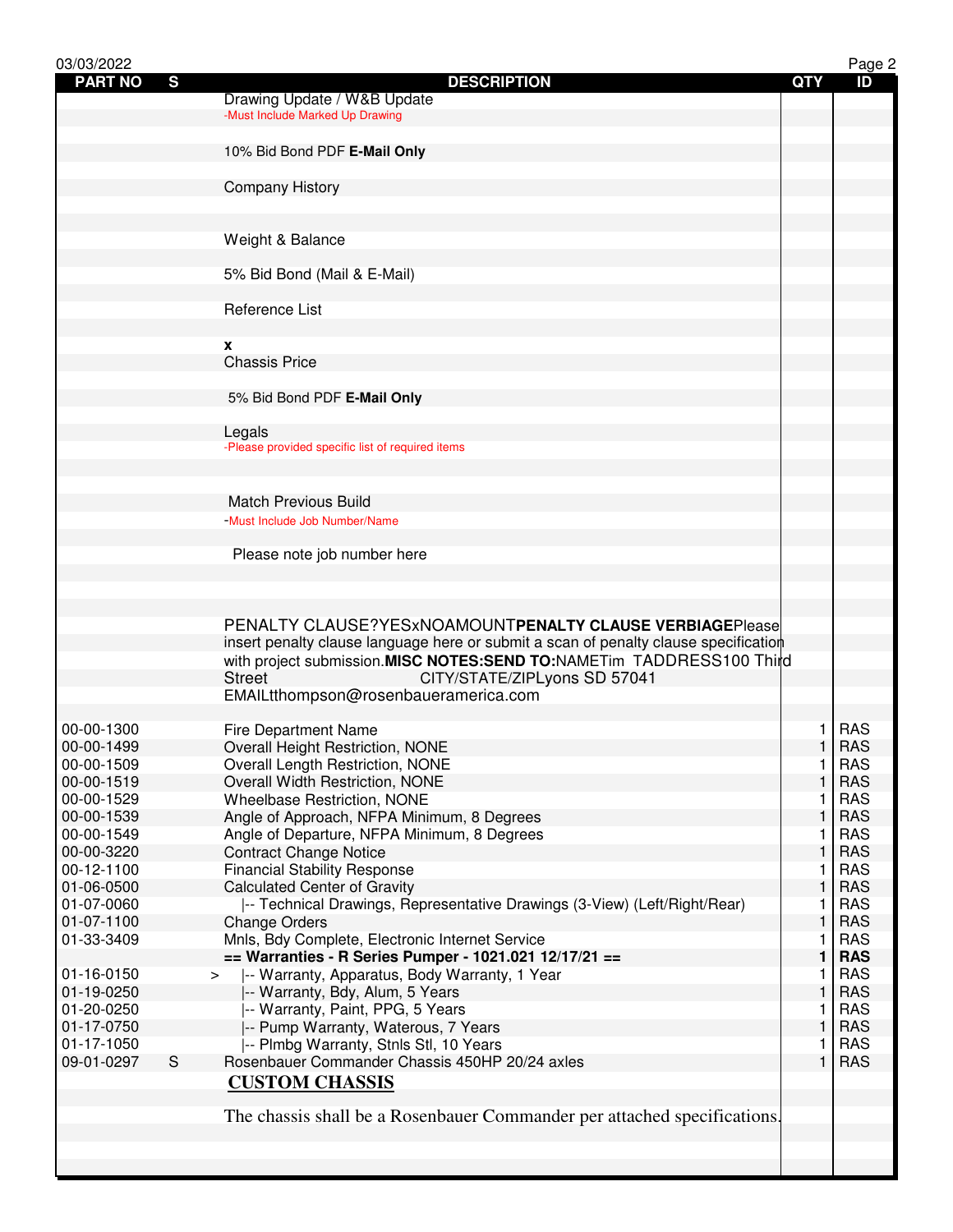| 03/03/2022     |                                                                                      |                         | Page 3     |
|----------------|--------------------------------------------------------------------------------------|-------------------------|------------|
| <b>PART NO</b> | S<br><b>DESCRIPTION</b>                                                              | <b>QTY</b>              | ID         |
| 09-01-5200     | -- Cast Fuel Assembly on Rr                                                          | 1.                      | <b>RAS</b> |
| 09-01-6100     | -- Hrzntl Chassis Exhaust (Front of Rr wheel)                                        | 1                       | <b>RAS</b> |
|                |                                                                                      |                         |            |
|                | == R Series DC Electrical System COMMANDER - 1021.021 12/17/21 ==                    | 1                       | <b>RAS</b> |
|                |                                                                                      |                         |            |
| 50-01-9012     | -- Whelen Light Package - Commander                                                  | 1.                      | <b>RAS</b> |
|                |                                                                                      |                         |            |
|                |                                                                                      |                         |            |
| 56-01-1602     | -- Siren, Elect, Whelen 295SLSA1                                                     | $\mathbf{1}$            | <b>RAS</b> |
|                |                                                                                      |                         |            |
| 56-02-1750     | -- Spkr, Whelen SA315P, 100 Watt                                                     | 1                       | <b>RAS</b> |
| 56-03-1800     | -- Spkr Lctn, To Be Determined by Body Mfg                                           | $\mathbf{1}$            | <b>RAS</b> |
| 57-02-2502     | -- Lt Bar, Whelen, Ultra Freedom IV, #F4N7QLED, LED, 72" (fully populated)<br>$\geq$ | 1.                      | <b>RAS</b> |
|                |                                                                                      |                         |            |
| 57-10-0600     | -- Lightbar Cntrl, with Master Warning Switch                                        | 1                       | RAS        |
|                |                                                                                      |                         |            |
|                |                                                                                      |                         |            |
|                |                                                                                      |                         |            |
| 58-71-1774     | -- Wrn Lts, Whelen, Upper Rr (2) M9 LED                                              | 1                       | <b>RAS</b> |
| 57-20-1400     | -- Wrn Lt, Drvr, Whelen, M9, Red LED, Color Lens, Ea                                 | 1                       | <b>RAS</b> |
| 57-20-1401     | -- Wrn Lt, Offcr, Whelen, M9, Red LED, Color Lens, Ea                                | 1                       | <b>RAS</b> |
| 58-01-2180     | -- Flange, Chrome, Wrn Lt, Whln, M9 Ea                                               | $\overline{\mathbf{c}}$ | <b>RAS</b> |
|                |                                                                                      |                         |            |
| 58-61-2100     | -- Wrn Lts, Whelen, Upper Side Rr (2) M9 LED                                         | $\mathbf{1}$            | <b>RAS</b> |
| 57-20-1400     | -- Wrn Lt, Drvr, Whelen, M9, Red LED, Color Lens, Ea                                 | 1.                      | <b>RAS</b> |
| 57-20-1401     | -- Wrn Lt, Offcr, Whelen, M9, Red LED, Color Lens, Ea                                | $\mathbf{1}$            | <b>RAS</b> |
| 58-01-2180     | -- Flange, Chrome, Wrn Lt, Whln, M9 Ea                                               | $\overline{c}$          | <b>RAS</b> |
|                |                                                                                      |                         |            |
|                |                                                                                      |                         |            |
|                |                                                                                      |                         |            |
| 58-03-6302     | -- Wrn Lts, Whelen, Uppr Wing, (2) M6 LED                                            | 1                       | <b>RAS</b> |
| 57-20-1200     | -- Wrn Lt, Drvr, Whelen, M6, Red LED, Color Lens, Ea                                 | 1                       | <b>RAS</b> |
| 57-20-1201     | -- Wrn Lt, Offcr, Whelen, M6, Red LED, Color Lens, Ea                                | $\mathbf{1}$            | <b>RAS</b> |
| 58-01-2140     | -- Flange, Chrome, Wrn Lt, Whln, M6, Ea                                              | $\overline{c}$          | <b>RAS</b> |
| 58-09-2000     | -- Wrn Lts, Whelen, Intrsct (2) M6 LED                                               | $\mathbf{1}$            | <b>RAS</b> |
|                |                                                                                      |                         |            |
| 57-20-1200     | -- Wrn Lt, Drvr, Whelen, M6, Red LED, Color Lens, Ea                                 | 1                       | <b>RAS</b> |
| 57-20-1201     | -- Wrn Lt, Offcr, Whelen, M6, Red LED, Color Lens, Ea                                | $\mathbf{1}$            | <b>RAS</b> |
| 58-01-2140     | -- Flange, Chrome, Wrn Lt, Whln, M6, Ea                                              | $\overline{c}$          | <b>RAS</b> |
| 58-26-2400     | -- Wrn Lts, Whelen, Low Mid Bdy (2) M2 LED, in Rub Rail<br>$\langle$ >               | 1                       | <b>RAS</b> |
|                | Will only fit in EXT rub rail WITHOUT bezel                                          |                         |            |
|                |                                                                                      |                         |            |
|                |                                                                                      |                         |            |
| 57-20-1000     | -- Wrn Lt, Drvr, Whelen, M2, Red LED, Color Lens, Ea                                 | 1                       | <b>RAS</b> |
| 57-20-1001     | -- Wrn Lt, Offcr, Whelen, M2, Red LED, Color Lens, Ea                                | $\mathbf{1}$            | <b>RAS</b> |
| 58-36-2400     | -- Wrn Lts, Whelen, Low Rr Side (2) M2 LED, in Rub Rail<br>$\langle$ >               | 1.                      | <b>RAS</b> |
|                | Will only fit in EXT rub rail WITHOUT bezel                                          |                         |            |
|                |                                                                                      |                         |            |
| 57-20-1000     | -- Wrn Lt, Drvr, Whelen, M2, Red LED, Color Lens, Ea                                 | 1                       | <b>RAS</b> |
|                |                                                                                      |                         |            |
| 57-20-1001     | -- Wrn Lt, Offcr, Whelen, M2, Red LED, Color Lens, Ea                                | 1                       | <b>RAS</b> |
| 58-81-2000     | -- Wrn Lts, Whelen, Low Rr (2) M6 LED                                                | 1                       | <b>RAS</b> |
| 57-20-1200     | -- Wrn Lt, Drvr, Whelen, M6, Red LED, Color Lens, Ea                                 | 1                       | <b>RAS</b> |
| 57-20-1201     | -- Wrn Lt, Offcr, Whelen, M6, Red LED, Color Lens, Ea                                | $\mathbf{1}$            | <b>RAS</b> |
| 53-03-0064     | -- Whelen Rr DOT LED Ltng Pkg M6                                                     | 1                       | <b>RAS</b> |
| 53-03-2750     | -- Tail/Brake Lts, Whelen, LED, M6 (Pair)                                            | $\mathbf{1}$            | <b>RAS</b> |
|                |                                                                                      |                         |            |
| 53-04-2750     | -- Turn Signals, Whelen, LED w/ Arrow, M6 (Pair)                                     | 1                       | <b>RAS</b> |
| 53-06-3550     | -- Backup Lts, Whelen, LED, M6 (Pair)                                                | 1                       | <b>RAS</b> |
| 53-07-1210     | -- Tail Lt Bezel, 4 Lts, Whln M6 (Pair), ABS Chrome                                  | 1                       | <b>RAS</b> |
|                |                                                                                      |                         |            |
| 50-04-1000     | > Elecal, Base, Multi-Plex, Weldon V-MUX Bdy                                         | 1.                      | <b>RAS</b> |
|                |                                                                                      |                         |            |
|                |                                                                                      |                         |            |
|                |                                                                                      |                         |            |
| 55-11-1300     | -- Dr Open/Hazard Wrn Lt, Flashing LED Red Lens<br>$\geq$                            | 1                       | <b>RAS</b> |
|                |                                                                                      |                         |            |
| 50-12-1200     | Swtch Panel, Cab Dash                                                                | 1.                      | <b>RAS</b> |
|                |                                                                                      |                         |            |
|                |                                                                                      |                         |            |
|                |                                                                                      |                         |            |
|                |                                                                                      |                         |            |
|                |                                                                                      |                         |            |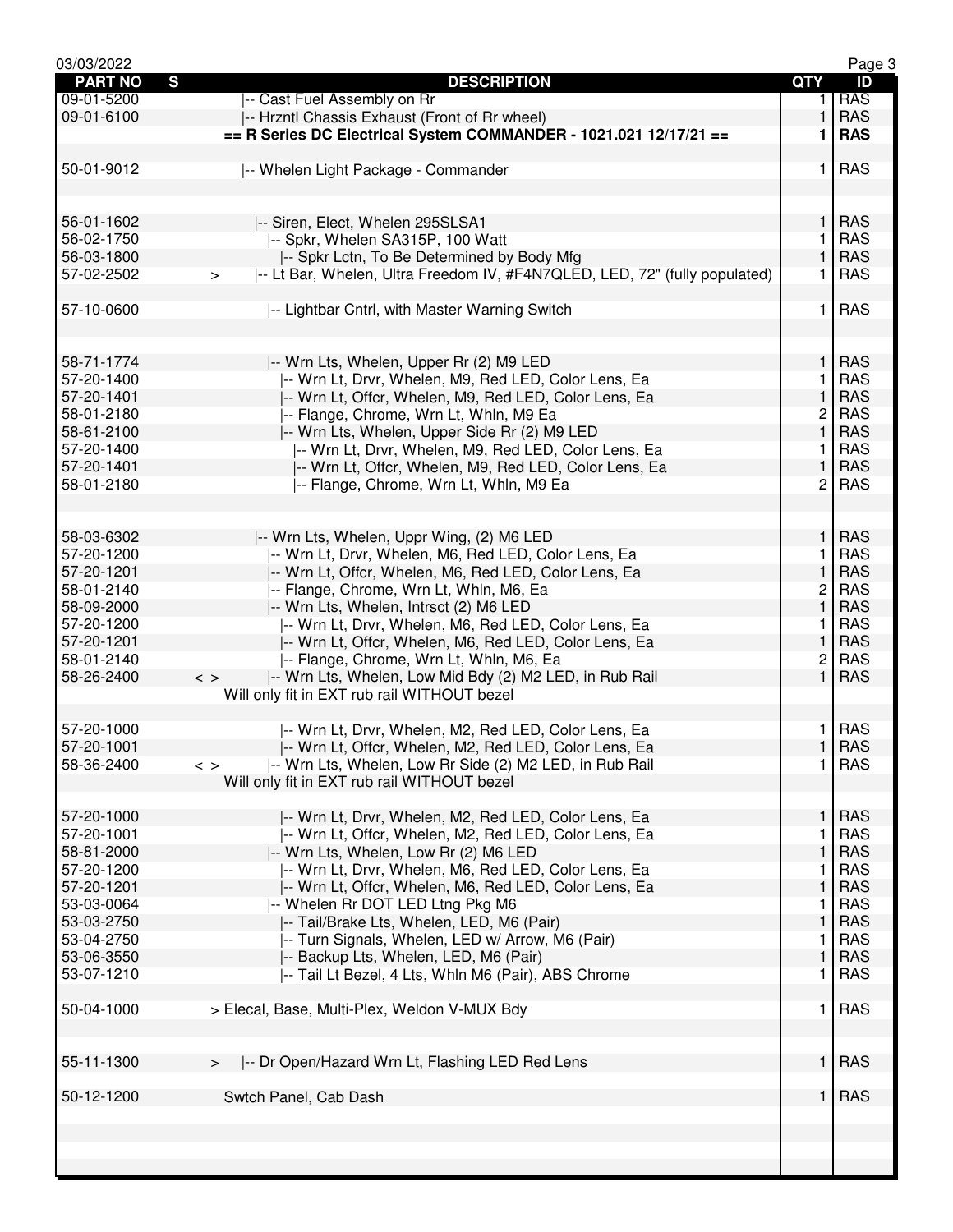| 03/03/2022     |                                                                      |                | Page 4     |
|----------------|----------------------------------------------------------------------|----------------|------------|
| <b>PART NO</b> | $\mathbf{s}$<br><b>DESCRIPTION</b>                                   | <b>QTY</b>     | ID         |
| 50-15-1100     | Batteries, With Supl'd Chs                                           | 1.             | <b>RAS</b> |
| 50-15-3100     | Battery Swtch, Mstr Disconnect, Chs Sppld                            | $\mathbf{1}$   | <b>RAS</b> |
|                |                                                                      |                |            |
|                |                                                                      |                |            |
|                |                                                                      |                |            |
| 50-41-3002     | Air Horns, (2) Rcsd, One Ea Side Bumper, 24.5" Stuttertone, Chrome   | 1              | <b>RAS</b> |
| 50-43-2100     | -- Air Horn Cntrl, Driver, Sgle Ft Swtch<br>$\geq$                   | 1              | <b>RAS</b> |
|                |                                                                      |                |            |
| 50-43-2200     | -- Air Horn Cntrl, Officer, Sgle Ft Swtch<br>$\geq$                  | $\mathbf{1}$   | <b>RAS</b> |
|                |                                                                      |                |            |
| 51-05-6400     | Lt, Pump Cmpt, 12 Volt LED With Swtch                                | 1              | <b>RAS</b> |
| 51-05-9000     | -- Switch on Light Head                                              | 1              | <b>RAS</b> |
|                |                                                                      |                |            |
|                |                                                                      |                |            |
| 52-01-1100     | Back Up Alarm, w/Chassis                                             | 1              | <b>RAS</b> |
|                |                                                                      |                |            |
|                |                                                                      | $\mathbf{1}$   |            |
| 52-02-1100     | Back Up Camera, Install Chassis Supl'd                               |                | <b>RAS</b> |
|                |                                                                      |                |            |
| 53-01-1200     | Marker Lts, LED, DOT Requirements                                    | 1              | <b>RAS</b> |
| 53-02-1200     | License Plate Brkt, Stainless w/ LED Lt, Rr,                         | 1              | <b>RAS</b> |
|                |                                                                      |                |            |
|                |                                                                      |                |            |
| 54-02-1100     | -- Ground Lts, Cab, Supl'd w/Custom Chassis                          | 1              | <b>RAS</b> |
|                |                                                                      |                |            |
| 54-03-1280     | -- Ground Lts, Pump Panel, LED, TecNiq Pair                          | 1              | <b>RAS</b> |
| 54-03-1680     | -- Ground Lts, Rear Step, LED, TecNiq Pair                           | 1              | <b>RAS</b> |
| 54-04-1999     | -- Lt Swtch, Ground Lts w/ Park Brake                                | 1              | <b>RAS</b> |
|                |                                                                      |                |            |
|                |                                                                      |                |            |
| 54-10-1450     | Step Lt, Rr Tailboard, LED, Ea                                       | 1              | <b>RAS</b> |
| 54-11-2100     | Lt Swtch, Step/Wlkwy Lts Wired Park Brake Swtch                      | 1              | <b>RAS</b> |
|                |                                                                      |                |            |
|                |                                                                      |                |            |
|                |                                                                      |                |            |
| 54-15-0050     | > Scene Light Package R Series FX Pumper                             | $\mathbf{1}$   | <b>RAS</b> |
| 54-15-1292     | -- Scene Lt, Whelen, M9LZC LED, w/Chr trim ring                      | 6              | <b>RAS</b> |
| 54-15-5502     | -- Scene Lt Lctn, Left Side Of Bdy                                   | $\overline{c}$ | <b>RAS</b> |
| 54-15-5602     | -- Scene Lt Lctn, Right Side Of Bdy                                  | $\overline{c}$ | <b>RAS</b> |
| 54-15-5700     | -- Scene Lt Lctn, Rr Of Bdy                                          | $\overline{c}$ | <b>RAS</b> |
|                |                                                                      |                | <b>RAS</b> |
| 54-15-6700     | -- Scene Lt Swtch, Rr Scene Lts, Auto w/ Reverse                     | 1              |            |
| 54-15-6390     | 3-Way Cntrl Swtch, All Lts, Driver VISTA/Pmp Pnl                     | 3 <sup>1</sup> | RAS        |
|                |                                                                      |                |            |
| 55-11-1100     | > Dr Open/Hazard Wrn Lt, w/Chassis                                   | 1              | <b>RAS</b> |
|                | == R Series Pumper - Chassis Modifications - 1021.021 12/17/21 ==    | 1              | <b>RAS</b> |
|                |                                                                      |                |            |
|                |                                                                      |                |            |
|                |                                                                      |                |            |
|                |                                                                      |                |            |
|                |                                                                      |                |            |
| 10-02-1100     | Label, Data, Fluid Levels                                            | 1              | <b>RAS</b> |
| 10-02-1200     | Label, Data, Height x Length, Weight                                 | 1              | <b>RAS</b> |
| 10-02-1300     | Label, Data, "No Ride" Rr Step                                       | 1              | <b>RAS</b> |
| 10-02-1400     | Label, Data, Tire Pressure                                           | 1              | <b>RAS</b> |
| 10-02-2100     | Label, Indicating Number of Seats                                    | 1              | <b>RAS</b> |
| 10-02-2500     | Label, "Caution: Do Not Wear Helmet While Seated"                    | 1              | <b>RAS</b> |
|                |                                                                      |                |            |
|                |                                                                      |                |            |
|                |                                                                      |                |            |
| 10-03-3100     | -- Tow Hooks, Frnt, Supl'd With Chs                                  | 1              | <b>RAS</b> |
| 10-03-6000     | -- Tow Plates (2), Rr Frame Rail, Under Step                         | 1              | <b>RAS</b> |
| 80-43-2400     | -- Painting, Tow Plates, Blk                                         | $\mathbf{1}$   | <b>RAS</b> |
|                |                                                                      |                |            |
|                |                                                                      |                |            |
| 10-04-0412     | -- Front Bumpers, 4000, 2-Rib S/S 12"H, T/P Wings                    | 1              | <b>RAS</b> |
|                |                                                                      |                | <b>RAS</b> |
| 10-05-4118     | -- Frnt Bmpr, 4000, 2-Rib S/S 12"H, T/P Apron, T/P Wings, 18" Extnsn | 1              |            |
|                |                                                                      |                |            |
|                |                                                                      |                |            |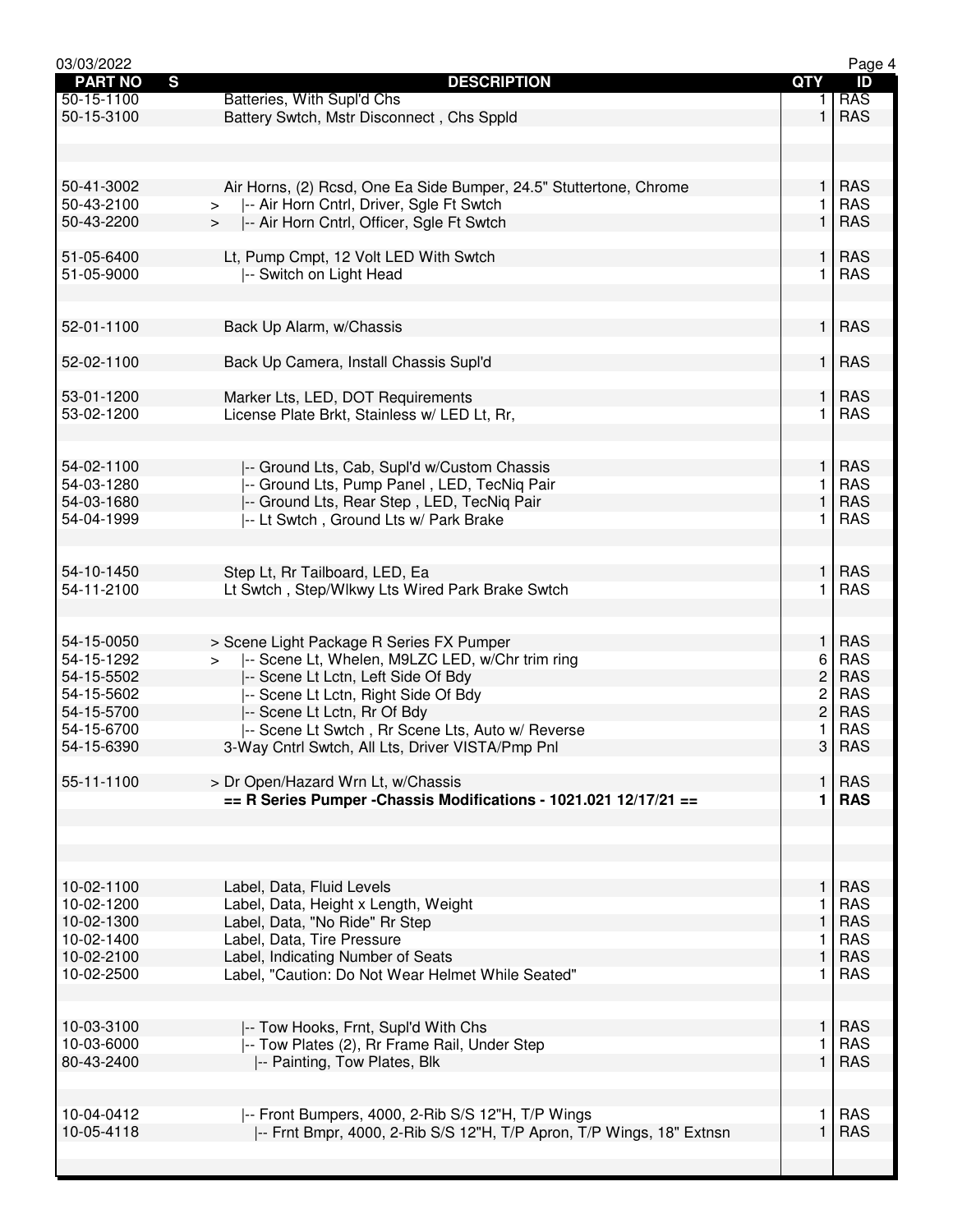| 03/03/2022          |                                                                             |              | Page 5     |
|---------------------|-----------------------------------------------------------------------------|--------------|------------|
| S<br><b>PART NO</b> | <b>DESCRIPTION</b>                                                          | <b>QTY</b>   | ID         |
|                     |                                                                             |              |            |
| 10-04-2719          | > Bumper Cmpt, Center, Hosewell Compt                                       | 1            | <b>RAS</b> |
| 10-04-3150          | -- Bumper Cmpt Door, Alum T/P, Flat Style                                   | 1            | <b>RAS</b> |
| 10-04-3460          | -- Bumper Compt Door Gas Shock                                              | $\mathbf{1}$ | <b>RAS</b> |
|                     |                                                                             |              |            |
|                     |                                                                             |              |            |
| 10-06-1601          | > Tire Pressure Indicator, Sngl Axle, RWTG1235                              | 1            | <b>RAS</b> |
|                     |                                                                             |              |            |
|                     |                                                                             |              |            |
|                     | $==$ R Series FX Pump & Plumbing - 1021.021 12/17/21 ==                     | 1            | <b>RAS</b> |
|                     |                                                                             |              |            |
|                     | <b>FIRE PUMPS</b>                                                           | 1            | <b>RAS</b> |
|                     |                                                                             |              |            |
| 19-20-3000          | Pump, Waterous, CXVC20, 1 Stage, Midship                                    | 1            | <b>RAS</b> |
| 20-23-2130          | >  -- Pump Flow Rtng, Waterous, CXC20, 1500 GPM                             | 1            | <b>RAS</b> |
| 22-03-1600          | -- Intk, Ungated, 6", LH Side                                               | 1            | <b>RAS</b> |
| 22-41-5700          | -- Cap, 6", Chrome Long Hndl                                                | 1            | <b>RAS</b> |
|                     |                                                                             |              | <b>RAS</b> |
| 22-03-2600          | -- Intk, Ungated, 6", RH Side                                               | 1            |            |
| 22-41-5700          | -- Cap, 6", Chrome Long Hndl                                                | 1            | <b>RAS</b> |
| 20-26-2200          | -- Pump Seal, Mech, Waterous                                                | 1            | <b>RAS</b> |
| 20-26-2400          | -- Pump Impeller, Waterous, Flame Plated Hubs<br>>                          | $\mathbf{1}$ | <b>RAS</b> |
| 20-26-3200          | -- Pump Shift, Waterous, Elec/Pneumatic Operated                            | 1            | <b>RAS</b> |
| 27-10-3400          | -- Pressure Gvrnr, FRC, In-Cntrl, w/Bdy, TGA300<br>$\geq$                   | $\mathbf{1}$ | <b>RAS</b> |
|                     | <b>STAINLESS STEEL PUMP PLUMBING *</b>                                      | 1            | <b>RAS</b> |
|                     |                                                                             |              |            |
| 21-00-2000          | -- Screens/Anodes, Pump                                                     | 1            | <b>RAS</b> |
| 21-00-3300          | -- Piping, Stnls Stl - 1250 GPM & Up                                        | 1            | <b>RAS</b> |
| 21-01-0200          | -- Pump Drain, Master, Manifold, Push Pull Type<br>$\, >$                   | 1            | <b>RAS</b> |
| 21-01-5500          |                                                                             | 1            | <b>RAS</b> |
|                     | -- Intk Manifold, Stnls Stl                                                 |              |            |
| 21-01-6500          | -- Dschg Manifold, Stnls Stl                                                | 1            | <b>RAS</b> |
| 21-01-7100          | -- Painting, Pump & Piping, Silver                                          | $\mathbf{1}$ | <b>RAS</b> |
| 21-01-8100          | -- Threads, National Hose (NST)                                             | 1            | <b>RAS</b> |
| 22-51-5210          | -- Tank-To-Pump, Water Tank, 3" Vlv/4" Piping, Midship, Pmpr/Tnkr<br>$\geq$ | 1            | <b>RAS</b> |
| 22-50-0100          | -- Single Tank to Pump Control - Pump Operator's Panel                      | 1            | <b>RAS</b> |
| 24-62-1300          | -- Vlv Mfger, AKR, 8000, (3")                                               | 1            | <b>RAS</b> |
| 22-55-4012          | -- Intk VIv Cntrl, Pull Rod, 1/4 Turn, AKR - IC                             | 1            | <b>RAS</b> |
| 23-02-1300          | -- Tank Fill/Cooling Line, Water Tank, 2"                                   | $\mathbf{1}$ | <b>RAS</b> |
| 24-62-1200          | -- Vlv Mfger, AKR, 8000, (2")                                               | 1            | <b>RAS</b> |
| 22-55-4012          | -- Intk VIv Cntrl, Pull Rod, 1/4 Turn, AKR - IC                             | 1            | <b>RAS</b> |
|                     |                                                                             |              |            |
| 20-29-1200          | > Primer, Trident Air Primer, Automatic                                     | $\mathbf{1}$ | <b>RAS</b> |
|                     |                                                                             |              |            |
| 20-29-1252          | -- Primer Control - Main Pump Manual Push Button                            | 1.           | <b>RAS</b> |
|                     |                                                                             |              |            |
| 20-31-3600          | Dump-Relief Vlv, Suction Side, TFT A18                                      | 1            | <b>RAS</b> |
| 20-31-4100          | Pump Cooler, Bypass-To-Tank, 3/8"                                           | 1            | <b>RAS</b> |
| 20-31-5100          | > Heat Exchanger, Engine, Hook-Up Only                                      | 1.           | <b>RAS</b> |
|                     |                                                                             |              |            |
|                     |                                                                             |              |            |
| 20-31-1000          | -- Fire Pump Testing - Pumpers/Tankers                                      | 1            | <b>RAS</b> |
| 20-31-1100          | -- Pump Test, Pumper, UL                                                    | 1            | <b>RAS</b> |
| 20-31-1500          | -- Pump Test, Label                                                         | 1            | <b>RAS</b> |
|                     |                                                                             |              |            |
|                     |                                                                             |              |            |
|                     |                                                                             |              |            |
| 22-12-1104          | Intk, Aux, Gtd, 2-1/2", NST, Left Side                                      | 1            | <b>RAS</b> |
| 21-01-2502          | -- Drain/Bleeder, IC Lift-Up, Mnl 1/4 Turn - Spec Only                      | $\mathbf{1}$ | <b>RAS</b> |
| 22-41-1100          | -- Plug, 2-1/2", Chrome Rocker Lug, w/Chain                                 | 1.           | <b>RAS</b> |
| 24-62-1254          | -- Vlv Mfger, AKR, 8000, (2-1/2")                                           | 1            | <b>RAS</b> |
| 22-55-4050          | -- Intk VIv Cntrl, AKR, Mnl Swing Type-Adjacent                             | 1.           | <b>RAS</b> |
|                     |                                                                             |              |            |
|                     |                                                                             |              |            |
|                     |                                                                             |              |            |
|                     |                                                                             |              |            |
|                     |                                                                             |              |            |
|                     |                                                                             |              |            |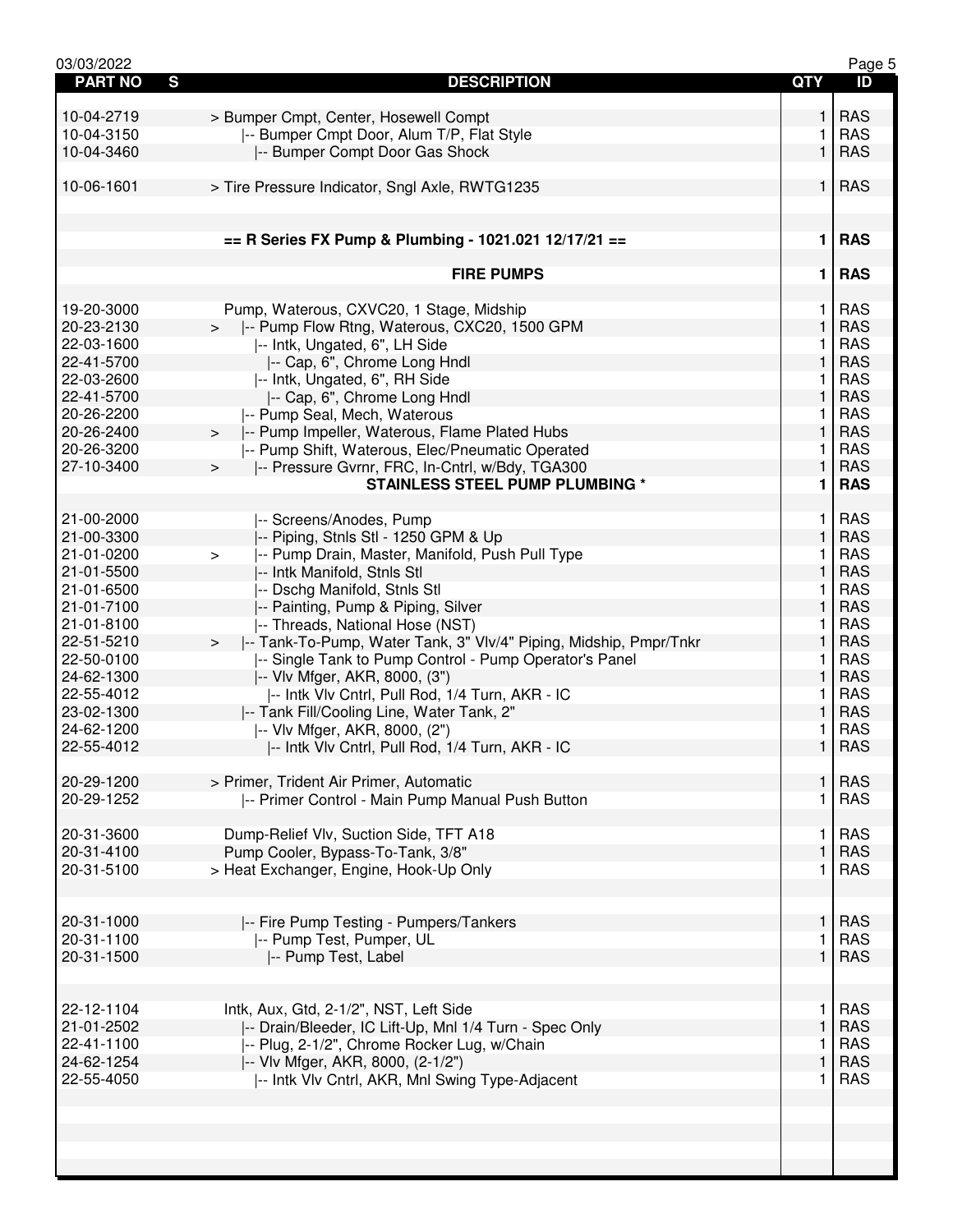| <b>QTY</b><br><b>RAS</b><br>Dschg, 1-1/2", Front Center Bumper, Swivel, NST Chrome Swivel<br>23-05-2202<br>1.<br><b>RAS</b><br>21-01-2200<br>1<br>-- Drain/Bleeder, Class 1, Automatic<br><b>RAS</b><br>23-05-9200<br>-- Hose Connection, Abv Frnt Bmpr, Swivel<br>S<br><b>RAS</b><br>24-61-1154<br>1<br> -- S.O.R. / Vlv Mfger, AKR, 8000, (2")<br>The specified valve shall be an Akron 8000 Series one and one half-inch $(\mathcal{L}^{\prime\prime})$<br>valve with a stainless ball.<br>-- Dschg Vlv Cntrl, Pull Rod, 1/4 Turn, SM, AKR - IC w/Gauge<br><b>RAS</b><br>24-53-0020<br>1<br>$\geq$<br>$\mathbf{1}$<br><b>RAS</b><br>27-02-1500<br>-- Gauge, Dschg, IC, 2-1/2" (0-400 PSI), WF<br>$\geq$<br>-- Crosslay Dschgs, (2) 1-1/2", Over Pump Panel, NST 200 ft x1-3/4-in ea<br>23-06-2202<br><b>RAS</b><br>1.<br>$\overline{\phantom{0}}$<br>w/divider<br>plumbed to foam<br>$\overline{c}$<br><b>RAS</b><br>21-01-2502<br> -- Drain/Bleeder, IC Lift-Up, Mnl 1/4 Turn - Spec Only<br>$\overline{c}$<br>24-61-1204<br><b>RAS</b><br>-- Vlv Mfger, AKR, 8000, (2")<br> -- Dschg Vlv Cntrl, Pull Rod, 1/4 Turn, SM, AKR - IC w/Gauge<br>$\overline{c}$<br><b>RAS</b><br>24-53-0020<br>$\, > \,$<br>$\overline{c}$<br><b>RAS</b><br>27-02-1500<br>-- Gauge, Dschg, IC, 2-1/2" (0-400 PSI), WF<br>$\geq$<br>23-08-3300<br>-- Crosslay Cvr, Alum T/P, Sngl, W/Vinyl End Flaps (Non NFPA Walking<br><b>RAS</b><br>1<br>Surface)<br>-- Vinyl Cover, Color, RED<br><b>RAS</b><br>29-20-5600<br>1<br><b>RAS</b><br>23-08-4130<br>1<br>-- Crosslay Trim, Alum Angles, Both Sides<br><b>RAS</b><br>23-08-5019<br>-- Crosslay Dschgs, Over Pump Panel, Normal Height<br>1<br>Dschg, 2-1/2", Left Side, Pump Panel, NST<br>$\mathbf{2}$<br><b>RAS</b><br>23-09-4102<br>$\overline{c}$<br><b>RAS</b><br>21-01-2502<br>-- Drain/Bleeder, IC Lift-Up, Mnl 1/4 Turn - Spec Only<br>$\overline{c}$<br><b>RAS</b><br>24-02-1200<br> -- Elbow, 2-1/2"F x 2-1/2" NST M, Chrome<br>$\overline{c}$<br><b>RAS</b><br>24-03-1400<br>-- Cap, 2-1/2", NST Chrome, Rocker Lug, w/Chain<br><b>RAS</b><br>24-61-1254<br>-- Vlv Mfger, AKR, 8000, (2-1/2")<br>2<br>$\overline{c}$<br><b>RAS</b><br>24-53-0020<br>-- Dschg Vlv Cntrl, Pull Rod, 1/4 Turn, SM, AKR - IC w/Gauge<br>$\geq$<br>2<br><b>RAS</b><br>27-02-1500<br>-- Gauge, Dschg, IC, 2-1/2" (0-400 PSI), WF<br>$\geq$<br>1<br><b>RAS</b><br>23-10-4102<br>Dschg, 2-1/2", Right Side, Pump Panel, NST<br>21-01-2502<br>-- Drain/Bleeder, IC Lift-Up, Mnl 1/4 Turn - Spec Only<br><b>RAS</b><br>1<br>24-02-1200<br>-- Elbow, 2-1/2"F x 2-1/2" NST M, Chrome<br>1<br><b>RAS</b><br>24-03-1400<br>-- Cap, 2-1/2", NST Chrome, Rocker Lug, w/Chain<br><b>RAS</b><br>1<br>$\mathbf{1}$<br><b>RAS</b><br>24-61-1254<br>-- VIv Mfger, AKR, 8000, (2-1/2")<br><b>RAS</b><br>24-53-0020<br>-- Dschg Vlv Cntrl, Pull Rod, 1/4 Turn, SM, AKR - IC w/Gauge<br>1<br>><br>$\mathbf{1}$<br>27-02-1500<br>-- Gauge, Dschg, IC, 2-1/2" (0-400 PSI), WF<br><b>RAS</b><br>Dschg, 3" x 4"NST, Right Side, Pump Panel, NST<br><b>RAS</b><br>23-10-5202<br>1<br>$\mathbf{1}$<br><b>RAS</b><br>21-01-2502<br>-- Drain/Bleeder, IC Lift-Up, Mnl 1/4 Turn - Spec Only<br>24-02-2600<br>-- Elbow, LW Alum, 5" Storz x 4"F<br><b>RAS</b><br>1<br>24-03-2200<br>-- Cap, LW Alum, 5" Storz, w/Cable<br>1<br><b>RAS</b><br>24-61-1304<br><b>RAS</b><br>-- VIv Mfger, AKR, 8000, (3")<br>1<br><b>RAS</b><br>24-53-0300<br>-- Dschg Vlv Cntrl, Pull Rod, 1/4 Turn, SM, AKR Slow Close - IC w/Gauge<br>1<br>$\geq$<br><b>RAS</b><br>27-02-1500<br>-- Gauge, Dschg, IC, 2-1/2" (0-400 PSI), WF<br>1.<br>$\geq$<br>$\mathbf{1}$<br>23-13-3202<br><b>RAS</b><br>Dschg, 2-1/2", Right Rr, NST<br>21-01-2502<br>-- Drain/Bleeder, IC Lift-Up, Mnl 1/4 Turn - Spec Only<br><b>RAS</b><br>1<br>24-02-1200<br>1<br><b>RAS</b><br>-- Elbow, 2-1/2"F x 2-1/2" NST M, Chrome<br>24-03-1400<br><b>RAS</b><br>-- Cap, 2-1/2", NST Chrome, Rocker Lug, w/Chain<br>1<br><b>RAS</b><br>24-61-1254<br>1<br>-- Vlv Mfger, AKR, 8000, (2-1/2")<br>-- Dschg Vlv Cntrl, Pull Rod, 1/4 Turn, SM, AKR - IC w/Gauge<br><b>RAS</b><br>24-53-0020<br>1<br>$\, >$<br>1<br>27-02-1500<br><b>RAS</b><br>-- Gauge, Dschg, IC, 2-1/2" (0-400 PSI), WF<br>$\, > \,$<br><b>RAS</b><br>24-11-6300<br>1<br>Monitor Dschg, 3", Over Midship Pump Enclsr, NPT | 03/03/2022     |                                    | Page 6 |
|--------------------------------------------------------------------------------------------------------------------------------------------------------------------------------------------------------------------------------------------------------------------------------------------------------------------------------------------------------------------------------------------------------------------------------------------------------------------------------------------------------------------------------------------------------------------------------------------------------------------------------------------------------------------------------------------------------------------------------------------------------------------------------------------------------------------------------------------------------------------------------------------------------------------------------------------------------------------------------------------------------------------------------------------------------------------------------------------------------------------------------------------------------------------------------------------------------------------------------------------------------------------------------------------------------------------------------------------------------------------------------------------------------------------------------------------------------------------------------------------------------------------------------------------------------------------------------------------------------------------------------------------------------------------------------------------------------------------------------------------------------------------------------------------------------------------------------------------------------------------------------------------------------------------------------------------------------------------------------------------------------------------------------------------------------------------------------------------------------------------------------------------------------------------------------------------------------------------------------------------------------------------------------------------------------------------------------------------------------------------------------------------------------------------------------------------------------------------------------------------------------------------------------------------------------------------------------------------------------------------------------------------------------------------------------------------------------------------------------------------------------------------------------------------------------------------------------------------------------------------------------------------------------------------------------------------------------------------------------------------------------------------------------------------------------------------------------------------------------------------------------------------------------------------------------------------------------------------------------------------------------------------------------------------------------------------------------------------------------------------------------------------------------------------------------------------------------------------------------------------------------------------------------------------------------------------------------------------------------------------------------------------------------------------------------------------------------------------------------------------------------------------------------------------------------------------------------------------------------------------------------------------------------------------------------------------------------------------------------------------------------------------------------------------------------------------------------------------------------------------------------------------------------------------------------------------------------------------------------------------------------------------------------------------------------------------------------|----------------|------------------------------------|--------|
|                                                                                                                                                                                                                                                                                                                                                                                                                                                                                                                                                                                                                                                                                                                                                                                                                                                                                                                                                                                                                                                                                                                                                                                                                                                                                                                                                                                                                                                                                                                                                                                                                                                                                                                                                                                                                                                                                                                                                                                                                                                                                                                                                                                                                                                                                                                                                                                                                                                                                                                                                                                                                                                                                                                                                                                                                                                                                                                                                                                                                                                                                                                                                                                                                                                                                                                                                                                                                                                                                                                                                                                                                                                                                                                                                                                                                                                                                                                                                                                                                                                                                                                                                                                                                                                                                                                                | <b>PART NO</b> | $\mathbf{s}$<br><b>DESCRIPTION</b> | ID     |
|                                                                                                                                                                                                                                                                                                                                                                                                                                                                                                                                                                                                                                                                                                                                                                                                                                                                                                                                                                                                                                                                                                                                                                                                                                                                                                                                                                                                                                                                                                                                                                                                                                                                                                                                                                                                                                                                                                                                                                                                                                                                                                                                                                                                                                                                                                                                                                                                                                                                                                                                                                                                                                                                                                                                                                                                                                                                                                                                                                                                                                                                                                                                                                                                                                                                                                                                                                                                                                                                                                                                                                                                                                                                                                                                                                                                                                                                                                                                                                                                                                                                                                                                                                                                                                                                                                                                |                |                                    |        |
|                                                                                                                                                                                                                                                                                                                                                                                                                                                                                                                                                                                                                                                                                                                                                                                                                                                                                                                                                                                                                                                                                                                                                                                                                                                                                                                                                                                                                                                                                                                                                                                                                                                                                                                                                                                                                                                                                                                                                                                                                                                                                                                                                                                                                                                                                                                                                                                                                                                                                                                                                                                                                                                                                                                                                                                                                                                                                                                                                                                                                                                                                                                                                                                                                                                                                                                                                                                                                                                                                                                                                                                                                                                                                                                                                                                                                                                                                                                                                                                                                                                                                                                                                                                                                                                                                                                                |                |                                    |        |
|                                                                                                                                                                                                                                                                                                                                                                                                                                                                                                                                                                                                                                                                                                                                                                                                                                                                                                                                                                                                                                                                                                                                                                                                                                                                                                                                                                                                                                                                                                                                                                                                                                                                                                                                                                                                                                                                                                                                                                                                                                                                                                                                                                                                                                                                                                                                                                                                                                                                                                                                                                                                                                                                                                                                                                                                                                                                                                                                                                                                                                                                                                                                                                                                                                                                                                                                                                                                                                                                                                                                                                                                                                                                                                                                                                                                                                                                                                                                                                                                                                                                                                                                                                                                                                                                                                                                |                |                                    |        |
|                                                                                                                                                                                                                                                                                                                                                                                                                                                                                                                                                                                                                                                                                                                                                                                                                                                                                                                                                                                                                                                                                                                                                                                                                                                                                                                                                                                                                                                                                                                                                                                                                                                                                                                                                                                                                                                                                                                                                                                                                                                                                                                                                                                                                                                                                                                                                                                                                                                                                                                                                                                                                                                                                                                                                                                                                                                                                                                                                                                                                                                                                                                                                                                                                                                                                                                                                                                                                                                                                                                                                                                                                                                                                                                                                                                                                                                                                                                                                                                                                                                                                                                                                                                                                                                                                                                                |                |                                    |        |
|                                                                                                                                                                                                                                                                                                                                                                                                                                                                                                                                                                                                                                                                                                                                                                                                                                                                                                                                                                                                                                                                                                                                                                                                                                                                                                                                                                                                                                                                                                                                                                                                                                                                                                                                                                                                                                                                                                                                                                                                                                                                                                                                                                                                                                                                                                                                                                                                                                                                                                                                                                                                                                                                                                                                                                                                                                                                                                                                                                                                                                                                                                                                                                                                                                                                                                                                                                                                                                                                                                                                                                                                                                                                                                                                                                                                                                                                                                                                                                                                                                                                                                                                                                                                                                                                                                                                |                |                                    |        |
|                                                                                                                                                                                                                                                                                                                                                                                                                                                                                                                                                                                                                                                                                                                                                                                                                                                                                                                                                                                                                                                                                                                                                                                                                                                                                                                                                                                                                                                                                                                                                                                                                                                                                                                                                                                                                                                                                                                                                                                                                                                                                                                                                                                                                                                                                                                                                                                                                                                                                                                                                                                                                                                                                                                                                                                                                                                                                                                                                                                                                                                                                                                                                                                                                                                                                                                                                                                                                                                                                                                                                                                                                                                                                                                                                                                                                                                                                                                                                                                                                                                                                                                                                                                                                                                                                                                                |                |                                    |        |
|                                                                                                                                                                                                                                                                                                                                                                                                                                                                                                                                                                                                                                                                                                                                                                                                                                                                                                                                                                                                                                                                                                                                                                                                                                                                                                                                                                                                                                                                                                                                                                                                                                                                                                                                                                                                                                                                                                                                                                                                                                                                                                                                                                                                                                                                                                                                                                                                                                                                                                                                                                                                                                                                                                                                                                                                                                                                                                                                                                                                                                                                                                                                                                                                                                                                                                                                                                                                                                                                                                                                                                                                                                                                                                                                                                                                                                                                                                                                                                                                                                                                                                                                                                                                                                                                                                                                |                |                                    |        |
|                                                                                                                                                                                                                                                                                                                                                                                                                                                                                                                                                                                                                                                                                                                                                                                                                                                                                                                                                                                                                                                                                                                                                                                                                                                                                                                                                                                                                                                                                                                                                                                                                                                                                                                                                                                                                                                                                                                                                                                                                                                                                                                                                                                                                                                                                                                                                                                                                                                                                                                                                                                                                                                                                                                                                                                                                                                                                                                                                                                                                                                                                                                                                                                                                                                                                                                                                                                                                                                                                                                                                                                                                                                                                                                                                                                                                                                                                                                                                                                                                                                                                                                                                                                                                                                                                                                                |                |                                    |        |
|                                                                                                                                                                                                                                                                                                                                                                                                                                                                                                                                                                                                                                                                                                                                                                                                                                                                                                                                                                                                                                                                                                                                                                                                                                                                                                                                                                                                                                                                                                                                                                                                                                                                                                                                                                                                                                                                                                                                                                                                                                                                                                                                                                                                                                                                                                                                                                                                                                                                                                                                                                                                                                                                                                                                                                                                                                                                                                                                                                                                                                                                                                                                                                                                                                                                                                                                                                                                                                                                                                                                                                                                                                                                                                                                                                                                                                                                                                                                                                                                                                                                                                                                                                                                                                                                                                                                |                |                                    |        |
|                                                                                                                                                                                                                                                                                                                                                                                                                                                                                                                                                                                                                                                                                                                                                                                                                                                                                                                                                                                                                                                                                                                                                                                                                                                                                                                                                                                                                                                                                                                                                                                                                                                                                                                                                                                                                                                                                                                                                                                                                                                                                                                                                                                                                                                                                                                                                                                                                                                                                                                                                                                                                                                                                                                                                                                                                                                                                                                                                                                                                                                                                                                                                                                                                                                                                                                                                                                                                                                                                                                                                                                                                                                                                                                                                                                                                                                                                                                                                                                                                                                                                                                                                                                                                                                                                                                                |                |                                    |        |
|                                                                                                                                                                                                                                                                                                                                                                                                                                                                                                                                                                                                                                                                                                                                                                                                                                                                                                                                                                                                                                                                                                                                                                                                                                                                                                                                                                                                                                                                                                                                                                                                                                                                                                                                                                                                                                                                                                                                                                                                                                                                                                                                                                                                                                                                                                                                                                                                                                                                                                                                                                                                                                                                                                                                                                                                                                                                                                                                                                                                                                                                                                                                                                                                                                                                                                                                                                                                                                                                                                                                                                                                                                                                                                                                                                                                                                                                                                                                                                                                                                                                                                                                                                                                                                                                                                                                |                |                                    |        |
|                                                                                                                                                                                                                                                                                                                                                                                                                                                                                                                                                                                                                                                                                                                                                                                                                                                                                                                                                                                                                                                                                                                                                                                                                                                                                                                                                                                                                                                                                                                                                                                                                                                                                                                                                                                                                                                                                                                                                                                                                                                                                                                                                                                                                                                                                                                                                                                                                                                                                                                                                                                                                                                                                                                                                                                                                                                                                                                                                                                                                                                                                                                                                                                                                                                                                                                                                                                                                                                                                                                                                                                                                                                                                                                                                                                                                                                                                                                                                                                                                                                                                                                                                                                                                                                                                                                                |                |                                    |        |
|                                                                                                                                                                                                                                                                                                                                                                                                                                                                                                                                                                                                                                                                                                                                                                                                                                                                                                                                                                                                                                                                                                                                                                                                                                                                                                                                                                                                                                                                                                                                                                                                                                                                                                                                                                                                                                                                                                                                                                                                                                                                                                                                                                                                                                                                                                                                                                                                                                                                                                                                                                                                                                                                                                                                                                                                                                                                                                                                                                                                                                                                                                                                                                                                                                                                                                                                                                                                                                                                                                                                                                                                                                                                                                                                                                                                                                                                                                                                                                                                                                                                                                                                                                                                                                                                                                                                |                |                                    |        |
|                                                                                                                                                                                                                                                                                                                                                                                                                                                                                                                                                                                                                                                                                                                                                                                                                                                                                                                                                                                                                                                                                                                                                                                                                                                                                                                                                                                                                                                                                                                                                                                                                                                                                                                                                                                                                                                                                                                                                                                                                                                                                                                                                                                                                                                                                                                                                                                                                                                                                                                                                                                                                                                                                                                                                                                                                                                                                                                                                                                                                                                                                                                                                                                                                                                                                                                                                                                                                                                                                                                                                                                                                                                                                                                                                                                                                                                                                                                                                                                                                                                                                                                                                                                                                                                                                                                                |                |                                    |        |
|                                                                                                                                                                                                                                                                                                                                                                                                                                                                                                                                                                                                                                                                                                                                                                                                                                                                                                                                                                                                                                                                                                                                                                                                                                                                                                                                                                                                                                                                                                                                                                                                                                                                                                                                                                                                                                                                                                                                                                                                                                                                                                                                                                                                                                                                                                                                                                                                                                                                                                                                                                                                                                                                                                                                                                                                                                                                                                                                                                                                                                                                                                                                                                                                                                                                                                                                                                                                                                                                                                                                                                                                                                                                                                                                                                                                                                                                                                                                                                                                                                                                                                                                                                                                                                                                                                                                |                |                                    |        |
|                                                                                                                                                                                                                                                                                                                                                                                                                                                                                                                                                                                                                                                                                                                                                                                                                                                                                                                                                                                                                                                                                                                                                                                                                                                                                                                                                                                                                                                                                                                                                                                                                                                                                                                                                                                                                                                                                                                                                                                                                                                                                                                                                                                                                                                                                                                                                                                                                                                                                                                                                                                                                                                                                                                                                                                                                                                                                                                                                                                                                                                                                                                                                                                                                                                                                                                                                                                                                                                                                                                                                                                                                                                                                                                                                                                                                                                                                                                                                                                                                                                                                                                                                                                                                                                                                                                                |                |                                    |        |
|                                                                                                                                                                                                                                                                                                                                                                                                                                                                                                                                                                                                                                                                                                                                                                                                                                                                                                                                                                                                                                                                                                                                                                                                                                                                                                                                                                                                                                                                                                                                                                                                                                                                                                                                                                                                                                                                                                                                                                                                                                                                                                                                                                                                                                                                                                                                                                                                                                                                                                                                                                                                                                                                                                                                                                                                                                                                                                                                                                                                                                                                                                                                                                                                                                                                                                                                                                                                                                                                                                                                                                                                                                                                                                                                                                                                                                                                                                                                                                                                                                                                                                                                                                                                                                                                                                                                |                |                                    |        |
|                                                                                                                                                                                                                                                                                                                                                                                                                                                                                                                                                                                                                                                                                                                                                                                                                                                                                                                                                                                                                                                                                                                                                                                                                                                                                                                                                                                                                                                                                                                                                                                                                                                                                                                                                                                                                                                                                                                                                                                                                                                                                                                                                                                                                                                                                                                                                                                                                                                                                                                                                                                                                                                                                                                                                                                                                                                                                                                                                                                                                                                                                                                                                                                                                                                                                                                                                                                                                                                                                                                                                                                                                                                                                                                                                                                                                                                                                                                                                                                                                                                                                                                                                                                                                                                                                                                                |                |                                    |        |
|                                                                                                                                                                                                                                                                                                                                                                                                                                                                                                                                                                                                                                                                                                                                                                                                                                                                                                                                                                                                                                                                                                                                                                                                                                                                                                                                                                                                                                                                                                                                                                                                                                                                                                                                                                                                                                                                                                                                                                                                                                                                                                                                                                                                                                                                                                                                                                                                                                                                                                                                                                                                                                                                                                                                                                                                                                                                                                                                                                                                                                                                                                                                                                                                                                                                                                                                                                                                                                                                                                                                                                                                                                                                                                                                                                                                                                                                                                                                                                                                                                                                                                                                                                                                                                                                                                                                |                |                                    |        |
|                                                                                                                                                                                                                                                                                                                                                                                                                                                                                                                                                                                                                                                                                                                                                                                                                                                                                                                                                                                                                                                                                                                                                                                                                                                                                                                                                                                                                                                                                                                                                                                                                                                                                                                                                                                                                                                                                                                                                                                                                                                                                                                                                                                                                                                                                                                                                                                                                                                                                                                                                                                                                                                                                                                                                                                                                                                                                                                                                                                                                                                                                                                                                                                                                                                                                                                                                                                                                                                                                                                                                                                                                                                                                                                                                                                                                                                                                                                                                                                                                                                                                                                                                                                                                                                                                                                                |                |                                    |        |
|                                                                                                                                                                                                                                                                                                                                                                                                                                                                                                                                                                                                                                                                                                                                                                                                                                                                                                                                                                                                                                                                                                                                                                                                                                                                                                                                                                                                                                                                                                                                                                                                                                                                                                                                                                                                                                                                                                                                                                                                                                                                                                                                                                                                                                                                                                                                                                                                                                                                                                                                                                                                                                                                                                                                                                                                                                                                                                                                                                                                                                                                                                                                                                                                                                                                                                                                                                                                                                                                                                                                                                                                                                                                                                                                                                                                                                                                                                                                                                                                                                                                                                                                                                                                                                                                                                                                |                |                                    |        |
|                                                                                                                                                                                                                                                                                                                                                                                                                                                                                                                                                                                                                                                                                                                                                                                                                                                                                                                                                                                                                                                                                                                                                                                                                                                                                                                                                                                                                                                                                                                                                                                                                                                                                                                                                                                                                                                                                                                                                                                                                                                                                                                                                                                                                                                                                                                                                                                                                                                                                                                                                                                                                                                                                                                                                                                                                                                                                                                                                                                                                                                                                                                                                                                                                                                                                                                                                                                                                                                                                                                                                                                                                                                                                                                                                                                                                                                                                                                                                                                                                                                                                                                                                                                                                                                                                                                                |                |                                    |        |
|                                                                                                                                                                                                                                                                                                                                                                                                                                                                                                                                                                                                                                                                                                                                                                                                                                                                                                                                                                                                                                                                                                                                                                                                                                                                                                                                                                                                                                                                                                                                                                                                                                                                                                                                                                                                                                                                                                                                                                                                                                                                                                                                                                                                                                                                                                                                                                                                                                                                                                                                                                                                                                                                                                                                                                                                                                                                                                                                                                                                                                                                                                                                                                                                                                                                                                                                                                                                                                                                                                                                                                                                                                                                                                                                                                                                                                                                                                                                                                                                                                                                                                                                                                                                                                                                                                                                |                |                                    |        |
|                                                                                                                                                                                                                                                                                                                                                                                                                                                                                                                                                                                                                                                                                                                                                                                                                                                                                                                                                                                                                                                                                                                                                                                                                                                                                                                                                                                                                                                                                                                                                                                                                                                                                                                                                                                                                                                                                                                                                                                                                                                                                                                                                                                                                                                                                                                                                                                                                                                                                                                                                                                                                                                                                                                                                                                                                                                                                                                                                                                                                                                                                                                                                                                                                                                                                                                                                                                                                                                                                                                                                                                                                                                                                                                                                                                                                                                                                                                                                                                                                                                                                                                                                                                                                                                                                                                                |                |                                    |        |
|                                                                                                                                                                                                                                                                                                                                                                                                                                                                                                                                                                                                                                                                                                                                                                                                                                                                                                                                                                                                                                                                                                                                                                                                                                                                                                                                                                                                                                                                                                                                                                                                                                                                                                                                                                                                                                                                                                                                                                                                                                                                                                                                                                                                                                                                                                                                                                                                                                                                                                                                                                                                                                                                                                                                                                                                                                                                                                                                                                                                                                                                                                                                                                                                                                                                                                                                                                                                                                                                                                                                                                                                                                                                                                                                                                                                                                                                                                                                                                                                                                                                                                                                                                                                                                                                                                                                |                |                                    |        |
|                                                                                                                                                                                                                                                                                                                                                                                                                                                                                                                                                                                                                                                                                                                                                                                                                                                                                                                                                                                                                                                                                                                                                                                                                                                                                                                                                                                                                                                                                                                                                                                                                                                                                                                                                                                                                                                                                                                                                                                                                                                                                                                                                                                                                                                                                                                                                                                                                                                                                                                                                                                                                                                                                                                                                                                                                                                                                                                                                                                                                                                                                                                                                                                                                                                                                                                                                                                                                                                                                                                                                                                                                                                                                                                                                                                                                                                                                                                                                                                                                                                                                                                                                                                                                                                                                                                                |                |                                    |        |
|                                                                                                                                                                                                                                                                                                                                                                                                                                                                                                                                                                                                                                                                                                                                                                                                                                                                                                                                                                                                                                                                                                                                                                                                                                                                                                                                                                                                                                                                                                                                                                                                                                                                                                                                                                                                                                                                                                                                                                                                                                                                                                                                                                                                                                                                                                                                                                                                                                                                                                                                                                                                                                                                                                                                                                                                                                                                                                                                                                                                                                                                                                                                                                                                                                                                                                                                                                                                                                                                                                                                                                                                                                                                                                                                                                                                                                                                                                                                                                                                                                                                                                                                                                                                                                                                                                                                |                |                                    |        |
|                                                                                                                                                                                                                                                                                                                                                                                                                                                                                                                                                                                                                                                                                                                                                                                                                                                                                                                                                                                                                                                                                                                                                                                                                                                                                                                                                                                                                                                                                                                                                                                                                                                                                                                                                                                                                                                                                                                                                                                                                                                                                                                                                                                                                                                                                                                                                                                                                                                                                                                                                                                                                                                                                                                                                                                                                                                                                                                                                                                                                                                                                                                                                                                                                                                                                                                                                                                                                                                                                                                                                                                                                                                                                                                                                                                                                                                                                                                                                                                                                                                                                                                                                                                                                                                                                                                                |                |                                    |        |
|                                                                                                                                                                                                                                                                                                                                                                                                                                                                                                                                                                                                                                                                                                                                                                                                                                                                                                                                                                                                                                                                                                                                                                                                                                                                                                                                                                                                                                                                                                                                                                                                                                                                                                                                                                                                                                                                                                                                                                                                                                                                                                                                                                                                                                                                                                                                                                                                                                                                                                                                                                                                                                                                                                                                                                                                                                                                                                                                                                                                                                                                                                                                                                                                                                                                                                                                                                                                                                                                                                                                                                                                                                                                                                                                                                                                                                                                                                                                                                                                                                                                                                                                                                                                                                                                                                                                |                |                                    |        |
|                                                                                                                                                                                                                                                                                                                                                                                                                                                                                                                                                                                                                                                                                                                                                                                                                                                                                                                                                                                                                                                                                                                                                                                                                                                                                                                                                                                                                                                                                                                                                                                                                                                                                                                                                                                                                                                                                                                                                                                                                                                                                                                                                                                                                                                                                                                                                                                                                                                                                                                                                                                                                                                                                                                                                                                                                                                                                                                                                                                                                                                                                                                                                                                                                                                                                                                                                                                                                                                                                                                                                                                                                                                                                                                                                                                                                                                                                                                                                                                                                                                                                                                                                                                                                                                                                                                                |                |                                    |        |
|                                                                                                                                                                                                                                                                                                                                                                                                                                                                                                                                                                                                                                                                                                                                                                                                                                                                                                                                                                                                                                                                                                                                                                                                                                                                                                                                                                                                                                                                                                                                                                                                                                                                                                                                                                                                                                                                                                                                                                                                                                                                                                                                                                                                                                                                                                                                                                                                                                                                                                                                                                                                                                                                                                                                                                                                                                                                                                                                                                                                                                                                                                                                                                                                                                                                                                                                                                                                                                                                                                                                                                                                                                                                                                                                                                                                                                                                                                                                                                                                                                                                                                                                                                                                                                                                                                                                |                |                                    |        |
|                                                                                                                                                                                                                                                                                                                                                                                                                                                                                                                                                                                                                                                                                                                                                                                                                                                                                                                                                                                                                                                                                                                                                                                                                                                                                                                                                                                                                                                                                                                                                                                                                                                                                                                                                                                                                                                                                                                                                                                                                                                                                                                                                                                                                                                                                                                                                                                                                                                                                                                                                                                                                                                                                                                                                                                                                                                                                                                                                                                                                                                                                                                                                                                                                                                                                                                                                                                                                                                                                                                                                                                                                                                                                                                                                                                                                                                                                                                                                                                                                                                                                                                                                                                                                                                                                                                                |                |                                    |        |
|                                                                                                                                                                                                                                                                                                                                                                                                                                                                                                                                                                                                                                                                                                                                                                                                                                                                                                                                                                                                                                                                                                                                                                                                                                                                                                                                                                                                                                                                                                                                                                                                                                                                                                                                                                                                                                                                                                                                                                                                                                                                                                                                                                                                                                                                                                                                                                                                                                                                                                                                                                                                                                                                                                                                                                                                                                                                                                                                                                                                                                                                                                                                                                                                                                                                                                                                                                                                                                                                                                                                                                                                                                                                                                                                                                                                                                                                                                                                                                                                                                                                                                                                                                                                                                                                                                                                |                |                                    |        |
|                                                                                                                                                                                                                                                                                                                                                                                                                                                                                                                                                                                                                                                                                                                                                                                                                                                                                                                                                                                                                                                                                                                                                                                                                                                                                                                                                                                                                                                                                                                                                                                                                                                                                                                                                                                                                                                                                                                                                                                                                                                                                                                                                                                                                                                                                                                                                                                                                                                                                                                                                                                                                                                                                                                                                                                                                                                                                                                                                                                                                                                                                                                                                                                                                                                                                                                                                                                                                                                                                                                                                                                                                                                                                                                                                                                                                                                                                                                                                                                                                                                                                                                                                                                                                                                                                                                                |                |                                    |        |
|                                                                                                                                                                                                                                                                                                                                                                                                                                                                                                                                                                                                                                                                                                                                                                                                                                                                                                                                                                                                                                                                                                                                                                                                                                                                                                                                                                                                                                                                                                                                                                                                                                                                                                                                                                                                                                                                                                                                                                                                                                                                                                                                                                                                                                                                                                                                                                                                                                                                                                                                                                                                                                                                                                                                                                                                                                                                                                                                                                                                                                                                                                                                                                                                                                                                                                                                                                                                                                                                                                                                                                                                                                                                                                                                                                                                                                                                                                                                                                                                                                                                                                                                                                                                                                                                                                                                |                |                                    |        |
|                                                                                                                                                                                                                                                                                                                                                                                                                                                                                                                                                                                                                                                                                                                                                                                                                                                                                                                                                                                                                                                                                                                                                                                                                                                                                                                                                                                                                                                                                                                                                                                                                                                                                                                                                                                                                                                                                                                                                                                                                                                                                                                                                                                                                                                                                                                                                                                                                                                                                                                                                                                                                                                                                                                                                                                                                                                                                                                                                                                                                                                                                                                                                                                                                                                                                                                                                                                                                                                                                                                                                                                                                                                                                                                                                                                                                                                                                                                                                                                                                                                                                                                                                                                                                                                                                                                                |                |                                    |        |
|                                                                                                                                                                                                                                                                                                                                                                                                                                                                                                                                                                                                                                                                                                                                                                                                                                                                                                                                                                                                                                                                                                                                                                                                                                                                                                                                                                                                                                                                                                                                                                                                                                                                                                                                                                                                                                                                                                                                                                                                                                                                                                                                                                                                                                                                                                                                                                                                                                                                                                                                                                                                                                                                                                                                                                                                                                                                                                                                                                                                                                                                                                                                                                                                                                                                                                                                                                                                                                                                                                                                                                                                                                                                                                                                                                                                                                                                                                                                                                                                                                                                                                                                                                                                                                                                                                                                |                |                                    |        |
|                                                                                                                                                                                                                                                                                                                                                                                                                                                                                                                                                                                                                                                                                                                                                                                                                                                                                                                                                                                                                                                                                                                                                                                                                                                                                                                                                                                                                                                                                                                                                                                                                                                                                                                                                                                                                                                                                                                                                                                                                                                                                                                                                                                                                                                                                                                                                                                                                                                                                                                                                                                                                                                                                                                                                                                                                                                                                                                                                                                                                                                                                                                                                                                                                                                                                                                                                                                                                                                                                                                                                                                                                                                                                                                                                                                                                                                                                                                                                                                                                                                                                                                                                                                                                                                                                                                                |                |                                    |        |
|                                                                                                                                                                                                                                                                                                                                                                                                                                                                                                                                                                                                                                                                                                                                                                                                                                                                                                                                                                                                                                                                                                                                                                                                                                                                                                                                                                                                                                                                                                                                                                                                                                                                                                                                                                                                                                                                                                                                                                                                                                                                                                                                                                                                                                                                                                                                                                                                                                                                                                                                                                                                                                                                                                                                                                                                                                                                                                                                                                                                                                                                                                                                                                                                                                                                                                                                                                                                                                                                                                                                                                                                                                                                                                                                                                                                                                                                                                                                                                                                                                                                                                                                                                                                                                                                                                                                |                |                                    |        |
|                                                                                                                                                                                                                                                                                                                                                                                                                                                                                                                                                                                                                                                                                                                                                                                                                                                                                                                                                                                                                                                                                                                                                                                                                                                                                                                                                                                                                                                                                                                                                                                                                                                                                                                                                                                                                                                                                                                                                                                                                                                                                                                                                                                                                                                                                                                                                                                                                                                                                                                                                                                                                                                                                                                                                                                                                                                                                                                                                                                                                                                                                                                                                                                                                                                                                                                                                                                                                                                                                                                                                                                                                                                                                                                                                                                                                                                                                                                                                                                                                                                                                                                                                                                                                                                                                                                                |                |                                    |        |
|                                                                                                                                                                                                                                                                                                                                                                                                                                                                                                                                                                                                                                                                                                                                                                                                                                                                                                                                                                                                                                                                                                                                                                                                                                                                                                                                                                                                                                                                                                                                                                                                                                                                                                                                                                                                                                                                                                                                                                                                                                                                                                                                                                                                                                                                                                                                                                                                                                                                                                                                                                                                                                                                                                                                                                                                                                                                                                                                                                                                                                                                                                                                                                                                                                                                                                                                                                                                                                                                                                                                                                                                                                                                                                                                                                                                                                                                                                                                                                                                                                                                                                                                                                                                                                                                                                                                |                |                                    |        |
|                                                                                                                                                                                                                                                                                                                                                                                                                                                                                                                                                                                                                                                                                                                                                                                                                                                                                                                                                                                                                                                                                                                                                                                                                                                                                                                                                                                                                                                                                                                                                                                                                                                                                                                                                                                                                                                                                                                                                                                                                                                                                                                                                                                                                                                                                                                                                                                                                                                                                                                                                                                                                                                                                                                                                                                                                                                                                                                                                                                                                                                                                                                                                                                                                                                                                                                                                                                                                                                                                                                                                                                                                                                                                                                                                                                                                                                                                                                                                                                                                                                                                                                                                                                                                                                                                                                                |                |                                    |        |
|                                                                                                                                                                                                                                                                                                                                                                                                                                                                                                                                                                                                                                                                                                                                                                                                                                                                                                                                                                                                                                                                                                                                                                                                                                                                                                                                                                                                                                                                                                                                                                                                                                                                                                                                                                                                                                                                                                                                                                                                                                                                                                                                                                                                                                                                                                                                                                                                                                                                                                                                                                                                                                                                                                                                                                                                                                                                                                                                                                                                                                                                                                                                                                                                                                                                                                                                                                                                                                                                                                                                                                                                                                                                                                                                                                                                                                                                                                                                                                                                                                                                                                                                                                                                                                                                                                                                |                |                                    |        |
|                                                                                                                                                                                                                                                                                                                                                                                                                                                                                                                                                                                                                                                                                                                                                                                                                                                                                                                                                                                                                                                                                                                                                                                                                                                                                                                                                                                                                                                                                                                                                                                                                                                                                                                                                                                                                                                                                                                                                                                                                                                                                                                                                                                                                                                                                                                                                                                                                                                                                                                                                                                                                                                                                                                                                                                                                                                                                                                                                                                                                                                                                                                                                                                                                                                                                                                                                                                                                                                                                                                                                                                                                                                                                                                                                                                                                                                                                                                                                                                                                                                                                                                                                                                                                                                                                                                                |                |                                    |        |
|                                                                                                                                                                                                                                                                                                                                                                                                                                                                                                                                                                                                                                                                                                                                                                                                                                                                                                                                                                                                                                                                                                                                                                                                                                                                                                                                                                                                                                                                                                                                                                                                                                                                                                                                                                                                                                                                                                                                                                                                                                                                                                                                                                                                                                                                                                                                                                                                                                                                                                                                                                                                                                                                                                                                                                                                                                                                                                                                                                                                                                                                                                                                                                                                                                                                                                                                                                                                                                                                                                                                                                                                                                                                                                                                                                                                                                                                                                                                                                                                                                                                                                                                                                                                                                                                                                                                |                |                                    |        |
|                                                                                                                                                                                                                                                                                                                                                                                                                                                                                                                                                                                                                                                                                                                                                                                                                                                                                                                                                                                                                                                                                                                                                                                                                                                                                                                                                                                                                                                                                                                                                                                                                                                                                                                                                                                                                                                                                                                                                                                                                                                                                                                                                                                                                                                                                                                                                                                                                                                                                                                                                                                                                                                                                                                                                                                                                                                                                                                                                                                                                                                                                                                                                                                                                                                                                                                                                                                                                                                                                                                                                                                                                                                                                                                                                                                                                                                                                                                                                                                                                                                                                                                                                                                                                                                                                                                                |                |                                    |        |
|                                                                                                                                                                                                                                                                                                                                                                                                                                                                                                                                                                                                                                                                                                                                                                                                                                                                                                                                                                                                                                                                                                                                                                                                                                                                                                                                                                                                                                                                                                                                                                                                                                                                                                                                                                                                                                                                                                                                                                                                                                                                                                                                                                                                                                                                                                                                                                                                                                                                                                                                                                                                                                                                                                                                                                                                                                                                                                                                                                                                                                                                                                                                                                                                                                                                                                                                                                                                                                                                                                                                                                                                                                                                                                                                                                                                                                                                                                                                                                                                                                                                                                                                                                                                                                                                                                                                |                |                                    |        |
|                                                                                                                                                                                                                                                                                                                                                                                                                                                                                                                                                                                                                                                                                                                                                                                                                                                                                                                                                                                                                                                                                                                                                                                                                                                                                                                                                                                                                                                                                                                                                                                                                                                                                                                                                                                                                                                                                                                                                                                                                                                                                                                                                                                                                                                                                                                                                                                                                                                                                                                                                                                                                                                                                                                                                                                                                                                                                                                                                                                                                                                                                                                                                                                                                                                                                                                                                                                                                                                                                                                                                                                                                                                                                                                                                                                                                                                                                                                                                                                                                                                                                                                                                                                                                                                                                                                                |                |                                    |        |
|                                                                                                                                                                                                                                                                                                                                                                                                                                                                                                                                                                                                                                                                                                                                                                                                                                                                                                                                                                                                                                                                                                                                                                                                                                                                                                                                                                                                                                                                                                                                                                                                                                                                                                                                                                                                                                                                                                                                                                                                                                                                                                                                                                                                                                                                                                                                                                                                                                                                                                                                                                                                                                                                                                                                                                                                                                                                                                                                                                                                                                                                                                                                                                                                                                                                                                                                                                                                                                                                                                                                                                                                                                                                                                                                                                                                                                                                                                                                                                                                                                                                                                                                                                                                                                                                                                                                |                |                                    |        |
|                                                                                                                                                                                                                                                                                                                                                                                                                                                                                                                                                                                                                                                                                                                                                                                                                                                                                                                                                                                                                                                                                                                                                                                                                                                                                                                                                                                                                                                                                                                                                                                                                                                                                                                                                                                                                                                                                                                                                                                                                                                                                                                                                                                                                                                                                                                                                                                                                                                                                                                                                                                                                                                                                                                                                                                                                                                                                                                                                                                                                                                                                                                                                                                                                                                                                                                                                                                                                                                                                                                                                                                                                                                                                                                                                                                                                                                                                                                                                                                                                                                                                                                                                                                                                                                                                                                                |                |                                    |        |
|                                                                                                                                                                                                                                                                                                                                                                                                                                                                                                                                                                                                                                                                                                                                                                                                                                                                                                                                                                                                                                                                                                                                                                                                                                                                                                                                                                                                                                                                                                                                                                                                                                                                                                                                                                                                                                                                                                                                                                                                                                                                                                                                                                                                                                                                                                                                                                                                                                                                                                                                                                                                                                                                                                                                                                                                                                                                                                                                                                                                                                                                                                                                                                                                                                                                                                                                                                                                                                                                                                                                                                                                                                                                                                                                                                                                                                                                                                                                                                                                                                                                                                                                                                                                                                                                                                                                |                |                                    |        |
|                                                                                                                                                                                                                                                                                                                                                                                                                                                                                                                                                                                                                                                                                                                                                                                                                                                                                                                                                                                                                                                                                                                                                                                                                                                                                                                                                                                                                                                                                                                                                                                                                                                                                                                                                                                                                                                                                                                                                                                                                                                                                                                                                                                                                                                                                                                                                                                                                                                                                                                                                                                                                                                                                                                                                                                                                                                                                                                                                                                                                                                                                                                                                                                                                                                                                                                                                                                                                                                                                                                                                                                                                                                                                                                                                                                                                                                                                                                                                                                                                                                                                                                                                                                                                                                                                                                                |                |                                    |        |
|                                                                                                                                                                                                                                                                                                                                                                                                                                                                                                                                                                                                                                                                                                                                                                                                                                                                                                                                                                                                                                                                                                                                                                                                                                                                                                                                                                                                                                                                                                                                                                                                                                                                                                                                                                                                                                                                                                                                                                                                                                                                                                                                                                                                                                                                                                                                                                                                                                                                                                                                                                                                                                                                                                                                                                                                                                                                                                                                                                                                                                                                                                                                                                                                                                                                                                                                                                                                                                                                                                                                                                                                                                                                                                                                                                                                                                                                                                                                                                                                                                                                                                                                                                                                                                                                                                                                |                |                                    |        |
|                                                                                                                                                                                                                                                                                                                                                                                                                                                                                                                                                                                                                                                                                                                                                                                                                                                                                                                                                                                                                                                                                                                                                                                                                                                                                                                                                                                                                                                                                                                                                                                                                                                                                                                                                                                                                                                                                                                                                                                                                                                                                                                                                                                                                                                                                                                                                                                                                                                                                                                                                                                                                                                                                                                                                                                                                                                                                                                                                                                                                                                                                                                                                                                                                                                                                                                                                                                                                                                                                                                                                                                                                                                                                                                                                                                                                                                                                                                                                                                                                                                                                                                                                                                                                                                                                                                                |                |                                    |        |
|                                                                                                                                                                                                                                                                                                                                                                                                                                                                                                                                                                                                                                                                                                                                                                                                                                                                                                                                                                                                                                                                                                                                                                                                                                                                                                                                                                                                                                                                                                                                                                                                                                                                                                                                                                                                                                                                                                                                                                                                                                                                                                                                                                                                                                                                                                                                                                                                                                                                                                                                                                                                                                                                                                                                                                                                                                                                                                                                                                                                                                                                                                                                                                                                                                                                                                                                                                                                                                                                                                                                                                                                                                                                                                                                                                                                                                                                                                                                                                                                                                                                                                                                                                                                                                                                                                                                |                |                                    |        |
|                                                                                                                                                                                                                                                                                                                                                                                                                                                                                                                                                                                                                                                                                                                                                                                                                                                                                                                                                                                                                                                                                                                                                                                                                                                                                                                                                                                                                                                                                                                                                                                                                                                                                                                                                                                                                                                                                                                                                                                                                                                                                                                                                                                                                                                                                                                                                                                                                                                                                                                                                                                                                                                                                                                                                                                                                                                                                                                                                                                                                                                                                                                                                                                                                                                                                                                                                                                                                                                                                                                                                                                                                                                                                                                                                                                                                                                                                                                                                                                                                                                                                                                                                                                                                                                                                                                                |                |                                    |        |
|                                                                                                                                                                                                                                                                                                                                                                                                                                                                                                                                                                                                                                                                                                                                                                                                                                                                                                                                                                                                                                                                                                                                                                                                                                                                                                                                                                                                                                                                                                                                                                                                                                                                                                                                                                                                                                                                                                                                                                                                                                                                                                                                                                                                                                                                                                                                                                                                                                                                                                                                                                                                                                                                                                                                                                                                                                                                                                                                                                                                                                                                                                                                                                                                                                                                                                                                                                                                                                                                                                                                                                                                                                                                                                                                                                                                                                                                                                                                                                                                                                                                                                                                                                                                                                                                                                                                |                |                                    |        |
|                                                                                                                                                                                                                                                                                                                                                                                                                                                                                                                                                                                                                                                                                                                                                                                                                                                                                                                                                                                                                                                                                                                                                                                                                                                                                                                                                                                                                                                                                                                                                                                                                                                                                                                                                                                                                                                                                                                                                                                                                                                                                                                                                                                                                                                                                                                                                                                                                                                                                                                                                                                                                                                                                                                                                                                                                                                                                                                                                                                                                                                                                                                                                                                                                                                                                                                                                                                                                                                                                                                                                                                                                                                                                                                                                                                                                                                                                                                                                                                                                                                                                                                                                                                                                                                                                                                                |                |                                    |        |
|                                                                                                                                                                                                                                                                                                                                                                                                                                                                                                                                                                                                                                                                                                                                                                                                                                                                                                                                                                                                                                                                                                                                                                                                                                                                                                                                                                                                                                                                                                                                                                                                                                                                                                                                                                                                                                                                                                                                                                                                                                                                                                                                                                                                                                                                                                                                                                                                                                                                                                                                                                                                                                                                                                                                                                                                                                                                                                                                                                                                                                                                                                                                                                                                                                                                                                                                                                                                                                                                                                                                                                                                                                                                                                                                                                                                                                                                                                                                                                                                                                                                                                                                                                                                                                                                                                                                |                |                                    |        |
|                                                                                                                                                                                                                                                                                                                                                                                                                                                                                                                                                                                                                                                                                                                                                                                                                                                                                                                                                                                                                                                                                                                                                                                                                                                                                                                                                                                                                                                                                                                                                                                                                                                                                                                                                                                                                                                                                                                                                                                                                                                                                                                                                                                                                                                                                                                                                                                                                                                                                                                                                                                                                                                                                                                                                                                                                                                                                                                                                                                                                                                                                                                                                                                                                                                                                                                                                                                                                                                                                                                                                                                                                                                                                                                                                                                                                                                                                                                                                                                                                                                                                                                                                                                                                                                                                                                                |                |                                    |        |
|                                                                                                                                                                                                                                                                                                                                                                                                                                                                                                                                                                                                                                                                                                                                                                                                                                                                                                                                                                                                                                                                                                                                                                                                                                                                                                                                                                                                                                                                                                                                                                                                                                                                                                                                                                                                                                                                                                                                                                                                                                                                                                                                                                                                                                                                                                                                                                                                                                                                                                                                                                                                                                                                                                                                                                                                                                                                                                                                                                                                                                                                                                                                                                                                                                                                                                                                                                                                                                                                                                                                                                                                                                                                                                                                                                                                                                                                                                                                                                                                                                                                                                                                                                                                                                                                                                                                |                |                                    |        |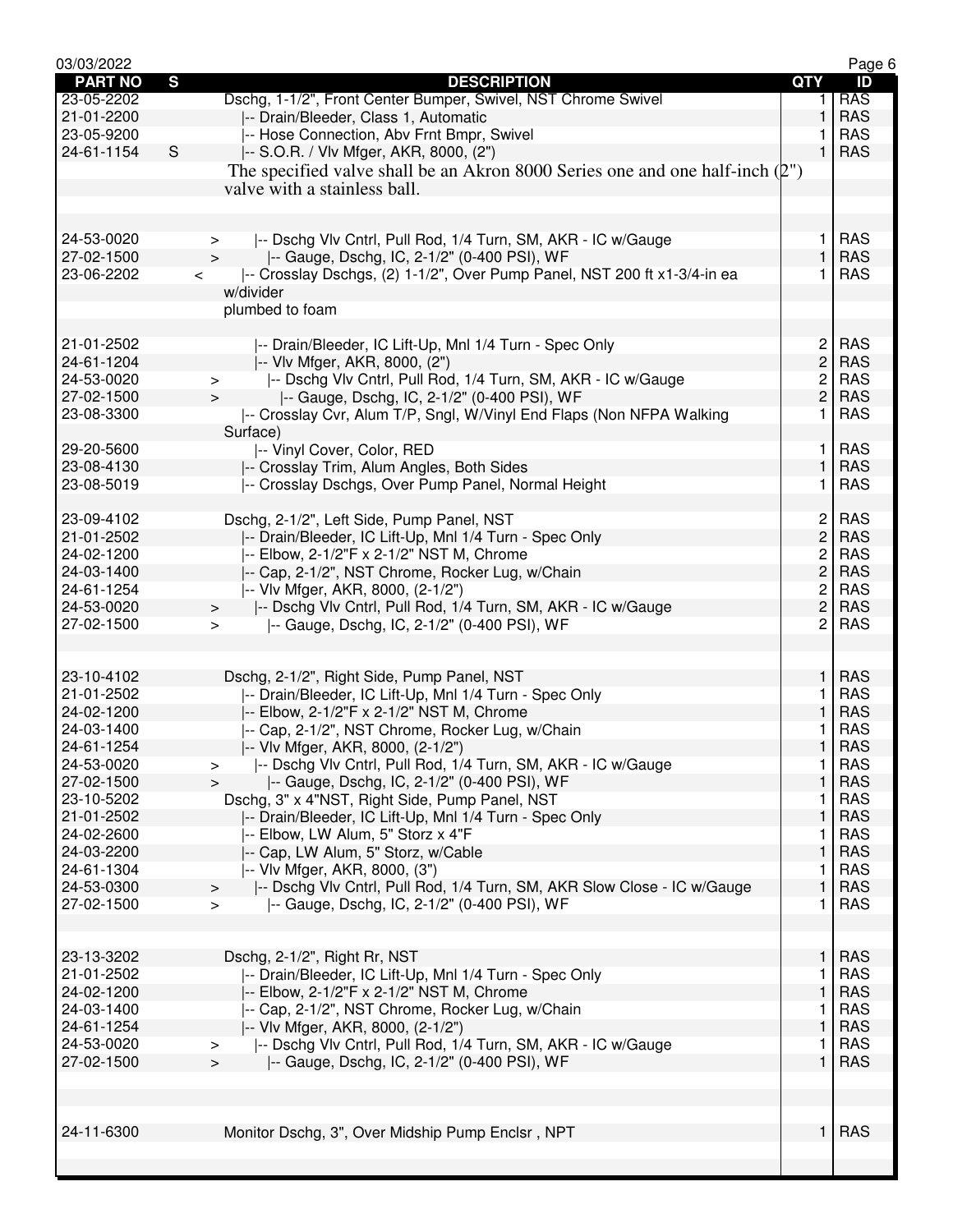| 03/03/2022       |                                                                                   |                | Page 7     |
|------------------|-----------------------------------------------------------------------------------|----------------|------------|
| <b>PART NO</b>   | $\mathbf{s}$<br><b>DESCRIPTION</b>                                                | <b>QTY</b>     | ID         |
| $21 - 01 - 2500$ | -- Drain/Bleeder, IC Lift-Up, Mnl 1/4 Turn                                        | 1.             | <b>RAS</b> |
| 21-01-2500       | -- Drain/Bleeder, IC Lift-Up, MnI 1/4 Turn                                        | 1              | <b>RAS</b> |
| 24-61-1304       | -- VIv Mfger, AKR, 8000, (3")                                                     | 1              | <b>RAS</b> |
| 24-53-0300       | -- Dschg Vlv Cntrl, Pull Rod, 1/4 Turn, SM, AKR Slow Close - IC w/Gauge<br>$\geq$ | 1              | <b>RAS</b> |
| 27-02-1500       | -- Gauge, Dschg, IC, 2-1/2" (0-400 PSI), WF<br>$\geq$                             | 1              | <b>RAS</b> |
|                  |                                                                                   |                |            |
|                  |                                                                                   |                |            |
|                  |                                                                                   |                |            |
| 25-01-0010       | > Foam System Provisions, Future Installation, Dept or Dealer Installed           | 1              | <b>RAS</b> |
| 25-20-1200       | -- Foam Plmbg, Sngl Class A Tank, 1" Mnl Vlv                                      | 1              | <b>RAS</b> |
| 25-21-1300       | -- Foam Tank, Intgrl Poly, 20 Gal, Class A                                        | 1              | <b>RAS</b> |
| 25-22-9100       | -- Foam Tank, No Manufacturer Preference                                          | 1              | <b>RAS</b> |
| 25-23-1000       | -- Foam Tank Drain, 1" Gate Vlv, Under Tank                                       | 1              | <b>RAS</b> |
| 27-36-1100       | -- Foam Tank Gauge, FRC TankVision Pro 300, Class A, Pump Panel                   | 1              | <b>RAS</b> |
|                  | #WLA360-A00                                                                       |                |            |
|                  | $==$ R Series Pumper-Side Mount Pump Compt - 1021.021 12/17/21 ==                 | 1 <sup>1</sup> | <b>RAS</b> |
|                  |                                                                                   |                |            |
|                  |                                                                                   |                |            |
| 26-02-1200       | > Pump Enc, Side Mt, Extrd Alum, 40-49"W                                          | 1              | <b>RAS</b> |
|                  |                                                                                   |                |            |
|                  |                                                                                   |                |            |
| 26-30-1100       | Rng Brd, LH Pump Panel, Alum T/P, SM                                              | 1              | <b>RAS</b> |
| 26-30-1150       | Rng Brd, RH Pump Panel, Alum T/P, SM                                              | 1              | <b>RAS</b> |
|                  |                                                                                   |                |            |
|                  |                                                                                   |                |            |
| 26-31-3300       | Pump Side Access Door, Upper LH, Line-X                                           | $\mathbf{1}$   | <b>RAS</b> |
|                  |                                                                                   |                |            |
|                  |                                                                                   |                |            |
| 26-35-5100       | Pump Panel, Line X, LH/RH, SM                                                     | 1              | <b>RAS</b> |
| 26-35-1100       | -- Pump Panel, Bltd, LH                                                           | 1              | <b>RAS</b> |
|                  |                                                                                   |                |            |
| 26-35-1400       | -- Pump Panel, Hngd, RH<br>$\geq$                                                 | $\mathbf{1}$   | <b>RAS</b> |
|                  |                                                                                   |                |            |
|                  |                                                                                   |                |            |
| 26-55-1100       | Labels, Test Data and Safety Placards                                             | 1              | <b>RAS</b> |
| 26-55-2050       | Labels, Color Coded                                                               | 1              | <b>RAS</b> |
|                  |                                                                                   |                |            |
|                  |                                                                                   |                |            |
| 26-56-1125       | Pump Panel LED Lts, (3) Tecniq E10-W0001-1, Midship LH w/ Sw on Pmp               | $\mathbf{1}$   | <b>RAS</b> |
|                  | Oprtr's Pnl                                                                       |                |            |
| 26-56-1225       | Pump Panel LED Lts (2), Midship RH, Tecniq E10-W0001-1                            | 1              | <b>RAS</b> |
| 26-56-2000       | Pump Panel Lt (1), Actuated w/Pump Engagement                                     | 1.             | <b>RAS</b> |
|                  |                                                                                   |                |            |
|                  |                                                                                   |                |            |
| 27-01-4100       | > Gauge, Test Taps                                                                | 1              | <b>RAS</b> |
|                  |                                                                                   |                |            |
|                  |                                                                                   |                |            |
| 27-35-1100       | Water Tank Gauge, FRC, TankVision Pro 300, Pump Panel WLA300-A00                  | 1              | <b>RAS</b> |
|                  | $==$ HLHD/HRHD Rapid Response 1000 Tank - 1021.021 12/17/21 ==                    | $\mathbf{1}$   | <b>RAS</b> |
|                  |                                                                                   |                |            |
|                  |                                                                                   |                |            |
| 25-26-1502       | Water Tank, 1000 Gal, Pmpr/Tnkr, Poly                                             | 1              | <b>RAS</b> |
| 25-25-0060       | -- Water Tank, "T" Tank                                                           | 1              | <b>RAS</b> |
| 25-44-1300       | -- Water Tank, Fill Tower, 10" x 10", <1500 Gals                                  | 1              | <b>RAS</b> |
| 25-50-1100       | Water Tank Drain, 1", 1/4 Turn Vlv                                                | $\mathbf{1}$   | <b>RAS</b> |
|                  |                                                                                   |                |            |
|                  |                                                                                   |                |            |
| 29-10-1000       | S<br>S.O.R. / Hosebed, Grating, Extrd Alum, <180" Long                            | 1              | <b>RAS</b> |
|                  | <b>HOSEBED SINGLE AXLE</b>                                                        |                |            |
|                  |                                                                                   |                |            |
|                  |                                                                                   |                |            |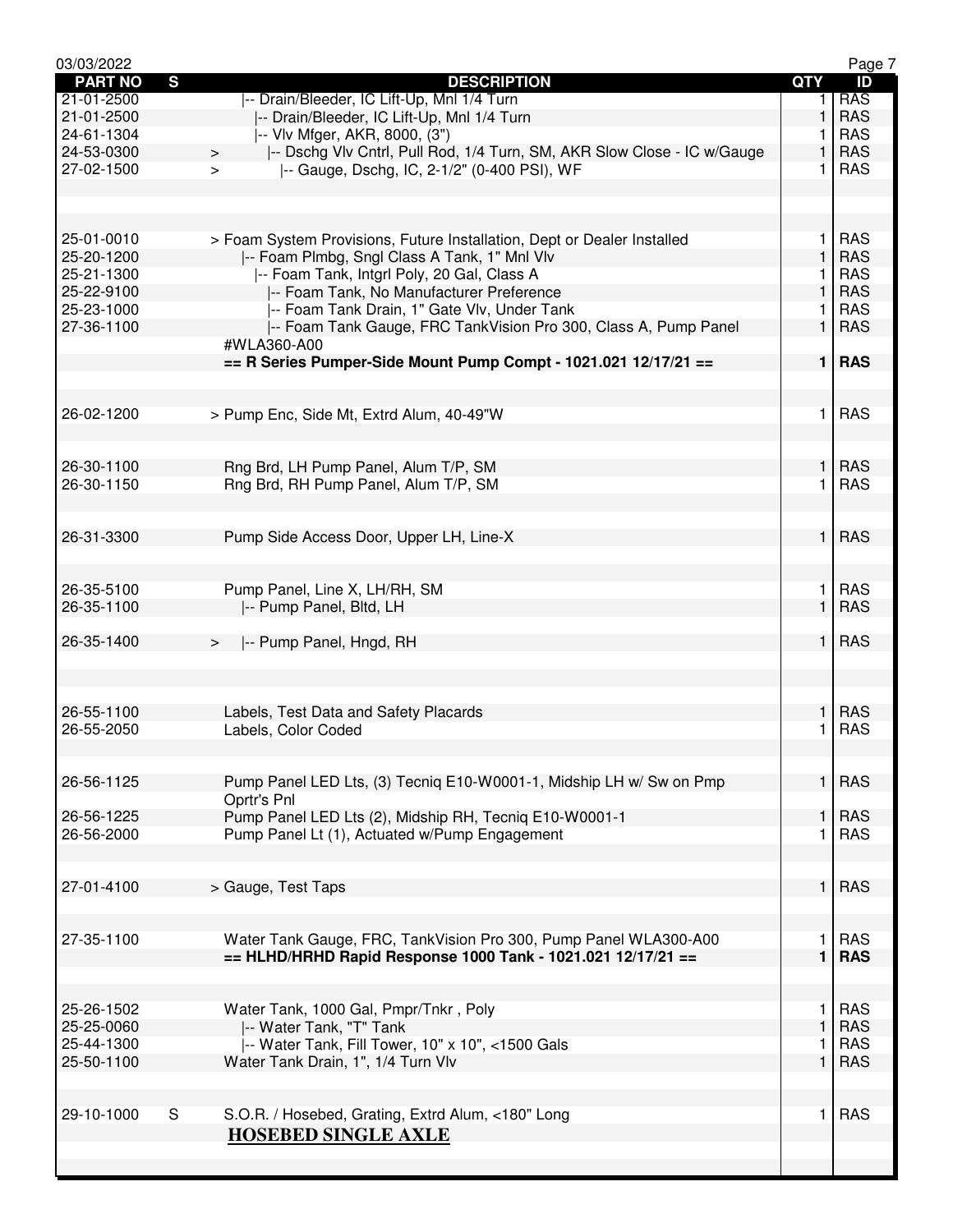| 03/03/2022     |              |                                                                                                                                                      |              | Page 8     |
|----------------|--------------|------------------------------------------------------------------------------------------------------------------------------------------------------|--------------|------------|
| <b>PART NO</b> | $\mathbf{s}$ | <b>DESCRIPTION</b>                                                                                                                                   | <b>QTY</b>   | ID         |
|                |              | The hose bed compartment deck shall be constructed of two sheets of                                                                                  |              |            |
|                |              | maintenance-free 1/4" aluminum. The sheet shall have slots cut out of it                                                                             |              |            |
|                |              | to prevent the accumulation of water and allow ventilation to assist in                                                                              |              |            |
|                |              | drying hose. The apparatus hose bed shall be properly reinforced                                                                                     |              |            |
|                |              | without the use of angles or structural shapes and free from all                                                                                     |              |            |
|                |              | projections that might injure the fire hose. The main apparatus hose                                                                                 |              |            |
|                |              | bed shall run the full length of the apparatus body from behind the                                                                                  |              |            |
|                |              | pump panel area to the rear face of the body. The upper rear interior of                                                                             |              |            |
|                |              | the hose bed on the right and left sides shall be overlaid with brushed                                                                              |              |            |
|                |              | stainless steel to protect the painted surface from damage by hose                                                                                   |              |            |
|                |              | couplings.                                                                                                                                           |              |            |
|                |              |                                                                                                                                                      |              |            |
|                |              |                                                                                                                                                      |              |            |
| 29-10-5100     |              | -- Hosebed, Strge Cpcty, 55 Cubic Feet, Minimum                                                                                                      | 1.           | <b>RAS</b> |
| 29-20-2000     |              | > Hosebed Cvr, Vinyl, <180" L, <74" W, Velcro                                                                                                        | 1.           | <b>RAS</b> |
| 29-20-5600     |              | -- Vinyl Cover, Color, RED                                                                                                                           | $\mathbf{1}$ | <b>RAS</b> |
|                |              |                                                                                                                                                      |              |            |
| 30-00-0299     |              | Raw Material Surcharge - Single Axle                                                                                                                 | 1            | <b>RAS</b> |
| 30-01-1904     | S            | S.O.R. / Bdy Const - Rosenbauer FXR - 3/16" Alum - SA Pmpr/Tnkr                                                                                      | 1.           | <b>RAS</b> |
|                |              | 3/16" ALUMINUM BODY                                                                                                                                  |              |            |
|                |              |                                                                                                                                                      |              |            |
|                |              | The body shall be fabricated of aluminum extrusions, smooth aluminum sheet                                                                           |              |            |
|                |              | and aluminum treadplate.                                                                                                                             |              |            |
|                |              | The aluminum extrusion alloy shall be 6061 with a temper rating of T6, and                                                                           |              |            |
|                |              | have a tensile strength of 45,000 PSI and yield strength of 40,000 pounds. The                                                                       |              |            |
|                |              | aluminum extrusions shall $3''$ x $3''$ aluminum tubing, $1-3/4''$ x $3''$ aluminum                                                                  |              |            |
|                |              | tubing and 3" x 3" aluminum angle and specially designed extrusions, up to                                                                           |              |            |
|                |              | .250" wall thickness where applicable.                                                                                                               |              |            |
|                |              |                                                                                                                                                      |              |            |
|                |              | The smooth aluminum sheet material alloy shall be 5052 with a temper rating                                                                          |              |            |
|                |              | of H32, and have a tensile strength of $33,000$ PSI and yield strength of $28,000$                                                                   |              |            |
|                |              | pounds.                                                                                                                                              |              |            |
|                |              |                                                                                                                                                      |              |            |
|                |              | The aluminum treadplate alloy shall be 3003 with a temper rating of H22, and                                                                         |              |            |
|                |              | have a tensile strength of 30,000 PSI and yield strength of 28,000 pounds.                                                                           |              |            |
|                |              |                                                                                                                                                      |              |            |
|                |              | The extrusions shall be designed as structural-framing members with the                                                                              |              |            |
|                |              | smooth aluminum and treadplate fabricated to form compartments, hosebeds,                                                                            |              |            |
|                |              | and floors. All aluminum material shall be welded together using the latest                                                                          |              |            |
|                |              | mig spray pulse arc welding system.                                                                                                                  |              |            |
|                |              |                                                                                                                                                      |              |            |
|                |              | Compartment floors shall be of the sweep out design with the floor higher than                                                                       |              |            |
|                |              | the compartment door lip and to be water and dust proof. All compartments                                                                            |              |            |
|                |              | shall be made to the maximum practical dimensions to provide maximum                                                                                 |              |            |
|                |              | storage capacity. To ensure maximum storage space, the apparatus shall be                                                                            |              |            |
|                |              | constructed without any void spaces between the body and the compartment                                                                             |              |            |
|                |              | walls. Double wall construction does not meet this requirement.                                                                                      |              |            |
|                |              |                                                                                                                                                      |              |            |
|                |              | All exterior compartments shall have polished aluminum drip moldings<br>installed above the doors where necessary to prevent water from entering the |              |            |
|                |              | compartments.                                                                                                                                        |              |            |
|                |              |                                                                                                                                                      |              |            |
|                |              | Wheel well panels shall be formed aluminum that is welded in place. There                                                                            |              |            |
|                |              | shall be no visible bolt heads, retention nuts or fasteners on the exterior surface                                                                  |              |            |
|                |              | of the panel. To fully protect the wheel well area from road debris and to aid                                                                       |              |            |
|                |              | in cleaning, a full depth radius wheel well liner shall be provided. The frame                                                                       |              |            |
|                |              | side of the wheel well area on each side of the opening shall be attached to the                                                                     |              |            |
|                |              | frame side of the front and rear compartments. All seams on the frame side                                                                           |              |            |
|                |              | of the body shall be welded and caulked to prevent moisture from entering the                                                                        |              |            |
|                |              | compartments.                                                                                                                                        |              |            |
|                |              |                                                                                                                                                      |              |            |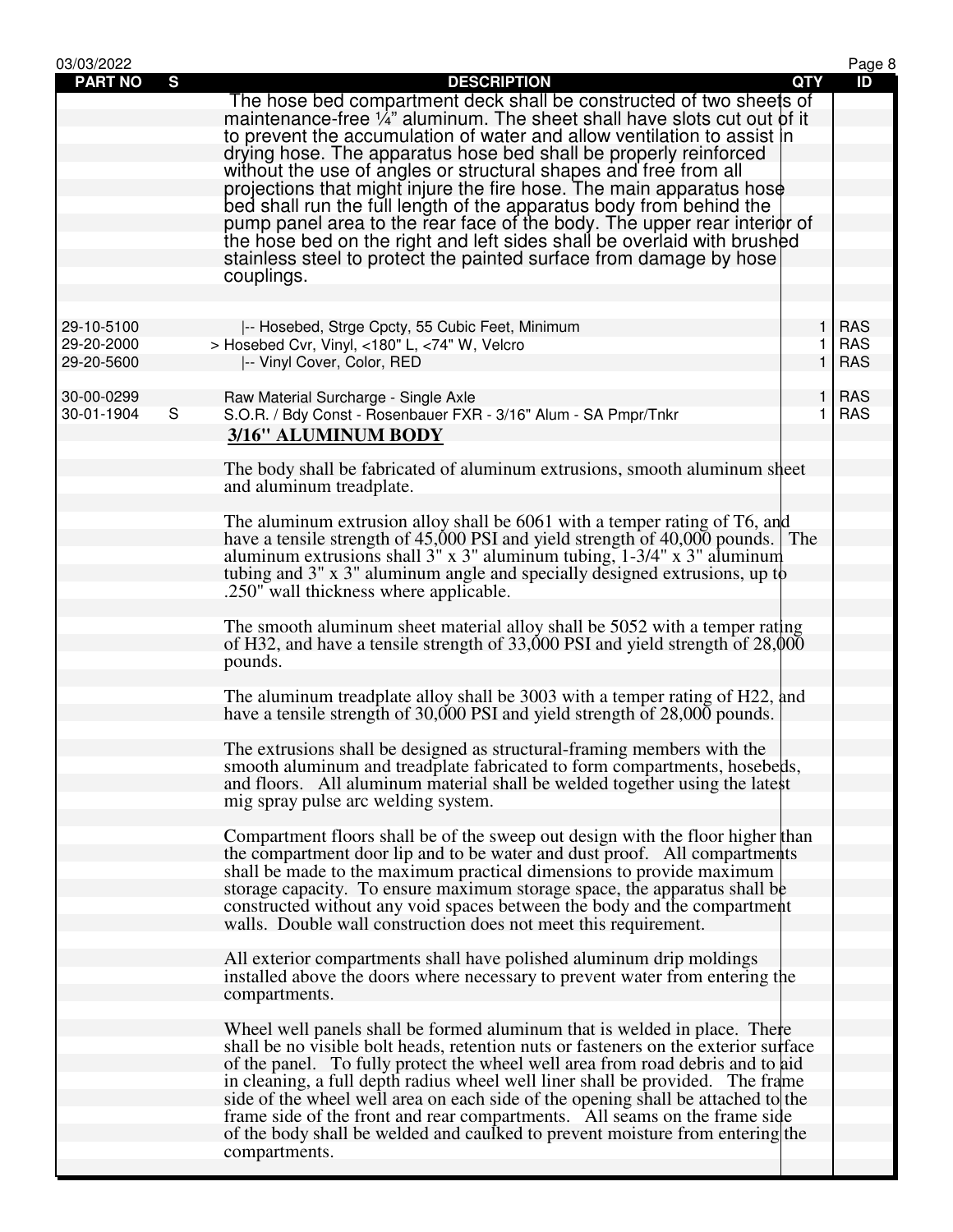| 03/03/2022               |                                                                                             |              | Page 9                   |
|--------------------------|---------------------------------------------------------------------------------------------|--------------|--------------------------|
| <b>PART NO</b><br>S      | <b>DESCRIPTION</b>                                                                          | <b>QTY</b>   | ID                       |
|                          |                                                                                             |              |                          |
|                          | The rear wheel wells shall be radius cut for a streamlined appearance. A                    |              |                          |
|                          | fenderette shall be furnished at each rear wheel well opening, held in place                |              |                          |
|                          | with stainless steel fasteners.                                                             |              |                          |
|                          |                                                                                             |              |                          |
|                          | <b>FASTENERS</b>                                                                            |              |                          |
|                          | All aluminum and stainless steel components shall be attached using stainless               |              |                          |
|                          | steel fasteners.                                                                            |              |                          |
|                          |                                                                                             |              |                          |
|                          | Compartment door hinges, handrails and running boards shall be attached                     |              |                          |
|                          | using minimum 1/4" diameter machine bolt fasteners.                                         |              |                          |
|                          |                                                                                             |              |                          |
|                          | 3/16" diameter fasteners shall only be used in nonstructural areas such as;                 |              |                          |
|                          | door handles, trim moldings, gauge mounting, etc.                                           |              |                          |
|                          |                                                                                             |              |                          |
|                          |                                                                                             |              |                          |
| 30-01-4010               | -- Compartment Top / Hosebed Side - Painted, Each Side, with TP Walking                     | 1            | <b>RAS</b>               |
|                          | Surface                                                                                     |              |                          |
| 30-02-2200               | -- Smooth Alum Compt Floors                                                                 | $\mathbf{1}$ | <b>RAS</b>               |
| 30-10-1100<br>31-01-1110 | -- Sub Frame, Hot-Dip Galv                                                                  | 1<br>1       | <b>RAS</b><br><b>RAS</b> |
| 44-06-2200               | -- Bdy, Frmd Alum, Pmpr/Tnkr, Up to 156"<br> -- Whl Well Panel, Alum Pntd, Sngl Axle - Alum | 1            | <b>RAS</b>               |
| 44-06-4100               | -- Fenderette, Polished Aluminum                                                            | 1            | <b>RAS</b>               |
| 31-01-2154               | 98" OAW, 25" 15-25" Half Dpth, SA HL/HR                                                     | 1            | <b>RAS</b>               |
| 29-00-1200               | -- Hosebed, Pmpr, <180" L, 68" Wide                                                         | 1            | <b>RAS</b>               |
| 32-03-0080               | -- Cmpt Height, 74.5" High Left                                                             | 1            | <b>RAS</b>               |
| 32-03-1080               | -- Cmpt Height, 74.5" High Right                                                            | 1            | <b>RAS</b>               |
| 32-04-1231               | Roll Up Drs, HL/HR                                                                          | 1.           | <b>RAS</b>               |
| 30-02-1150               | -- Roll-Up Drs - ROM Mfg<br>>                                                               | $\mathbf{1}$ | <b>RAS</b>               |
| 30-02-1260               | -- Dr Strap, EZ-Pull Down, Ea<br>$\geq$                                                     | 7            | <b>RAS</b>               |
|                          |                                                                                             |              |                          |
| 32-05-1120               | -- Ahd Rr Whls - Full Ht Comp't - Roll Up Door - Natural Finish                             | 1            | <b>RAS</b>               |
| 44-40-1100               | -- Vents, Compts, Louvers, Includes Filters (Ea)                                            | 1            | <b>RAS</b>               |
| 45-01-1050               | -- Shelving Tracks, (2) Unistrut, Alum                                                      | 1            | <b>RAS</b>               |
| 55-01-5112               | -- Cmpt LED Lt, Luma Bar, (1) Ea Cmpt                                                       | 1            | <b>RAS</b>               |
| 55-06-1100               | -- Cmpt Lt, Dr Swtch, Auto, Ea                                                              | 1            | <b>RAS</b>               |
| 32-05-1355               | -- Upr Hgh Sde - Sgle Comp't - Roll Up Dr - Natural Finish                                  | 1            | <b>RAS</b>               |
| 44-40-1100               | -- Vents, Compts, Louvers, Includes Filters (Ea)                                            | 1            | <b>RAS</b>               |
| 45-01-1050               | -- Shelving Tracks, (2) Unistrut, Alum                                                      | 1            | <b>RAS</b>               |
| 55-01-5112               | -- Cmpt LED Lt, Luma Bar, (1) Ea Cmpt                                                       | 1            | <b>RAS</b>               |
| 55-06-1100               | -- Cmpt Lt, Dr Swtch, Auto, Ea                                                              | 1            | <b>RAS</b>               |
| 32-05-1720               | -- Bhnd Rr Whls - Full Ht Comp't - Roll Up Door - Natural Finish                            | 1            | <b>RAS</b>               |
| 44-40-1100               | -- Vents, Compts, Louvers, Includes Filters (Ea)                                            | $\mathbf{1}$ | <b>RAS</b>               |
| 45-01-1050               | -- Shelving Tracks, (2) Unistrut, Alum                                                      | 1            | <b>RAS</b>               |
| 55-01-5112               | -- Cmpt LED Lt, Luma Bar, (1) Ea Cmpt                                                       | $\mathbf{1}$ | <b>RAS</b>               |
| 55-06-1100               | -- Cmpt Lt, Dr Swtch, Auto, Ea                                                              | 1            | <b>RAS</b>               |
|                          |                                                                                             |              |                          |
| 32-06-1120               | -- Ahd Rr Whls - Full Ht Comp't - Roll Up Door - Natural Finish                             | 1            | <b>RAS</b>               |
| 44-40-1100               | -- Vents, Compts, Louvers, Includes Filters (Ea)                                            | 1            | <b>RAS</b>               |
| 45-01-1050               | -- Shelving Tracks, (2) Unistrut, Alum                                                      | $\mathbf{1}$ | <b>RAS</b>               |
| 55-01-5112               | -- Cmpt LED Lt, Luma Bar, (1) Ea Cmpt                                                       | 1            | <b>RAS</b>               |
| 55-06-1100               | -- Cmpt Lt, Dr Swtch, Auto, Ea                                                              | 1            | <b>RAS</b>               |
| 32-06-1455               | -- Upr Hgh Sde - Sgle Comp't - Roll Up Door - Natural Finish                                | 1            | <b>RAS</b>               |
| 44-40-1100               | -- Vents, Compts, Louvers, Includes Filters (Ea)                                            | 1            | <b>RAS</b>               |
| 45-01-1050               | -- Shelving Tracks, (2) Unistrut, Alum                                                      | 1            | <b>RAS</b>               |
| 55-01-5112               | -- Cmpt LED Lt, Luma Bar, (1) Ea Cmpt                                                       | 1            | <b>RAS</b>               |
| 55-06-1100               | -- Cmpt Lt, Dr Swtch, Auto, Ea                                                              | 1            | <b>RAS</b>               |
| 32-06-1720               | -- Bhnd Rr Whls - Full Ht Comp't - Roll Up Door - Natural Finish                            | 1            | <b>RAS</b>               |
|                          |                                                                                             |              |                          |
|                          |                                                                                             |              |                          |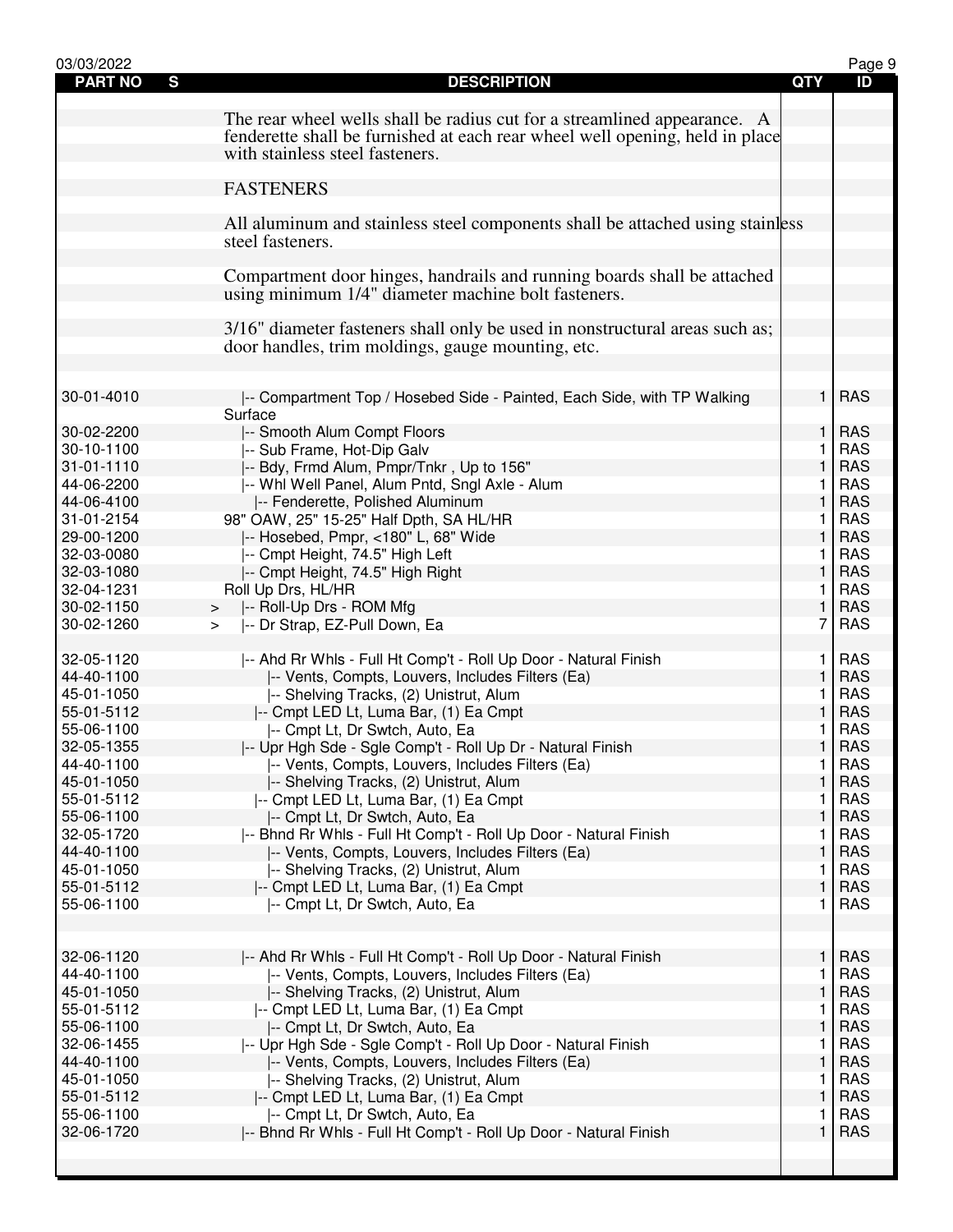| 03/03/2022               |   |                                                                                     |                | Page 10                  |
|--------------------------|---|-------------------------------------------------------------------------------------|----------------|--------------------------|
| <b>PART NO</b>           | S | <b>DESCRIPTION</b>                                                                  | <b>QTY</b>     | ID                       |
| 44-40-1100               |   | -- Vents, Compts, Louvers, Includes Filters (Ea)                                    | 1.             | <b>RAS</b>               |
| 45-01-1050               |   | -- Shelving Tracks, (2) Unistrut, Alum                                              | 1              | <b>RAS</b>               |
| 55-01-5112               |   | -- Cmpt LED Lt, Luma Bar, (1) Ea Cmpt                                               |                | <b>RAS</b>               |
| 55-06-1100               |   | -- Cmpt Lt, Dr Swtch, Auto, Ea                                                      | 1              | <b>RAS</b>               |
|                          |   |                                                                                     |                |                          |
| 33-60-1102               |   | Rr Bdy, Flat Back                                                                   | 1              | <b>RAS</b>               |
| 32-08-0210               |   | -- Rr Cntr Comp't - Full Ht Roll Up/Trans- Natural Finish                           | $\mathbf{1}$   | <b>RAS</b>               |
| 44-40-1100               |   | -- Vents, Compts, Louvers, Includes Filters (Ea)                                    | 1              | <b>RAS</b>               |
| 45-01-1050               |   | -- Shelving Tracks, (2) Unistrut, Alum                                              | 1              | <b>RAS</b>               |
| 55-01-5114               |   | -- Cmpt LED Lt, Luma Bar, (2) Ea Cmpt                                               | 1              | <b>RAS</b>               |
| 55-06-1100               |   | -- Cmpt Lt, Dr Swtch, Auto, Ea                                                      | 1              | <b>RAS</b>               |
| 33-61-1400               |   | -- Rr Step, Pmpr-Tnkr Bdy, Bolt-On, 14"                                             | 1              | <b>RAS</b>               |
|                          |   |                                                                                     |                |                          |
|                          |   |                                                                                     |                |                          |
| 38-90-2050               |   | Access Ladder, Rosenbauer EZ Climb, Left Rr                                         | $\mathbf{1}$   | <b>RAS</b>               |
|                          |   |                                                                                     |                |                          |
| 44-01-1400               | S | S.O.R. / Bdy Trim, Frnt Bdy, Ht of Side Cmpts, Alum painted                         | 1              | <b>RAS</b>               |
|                          |   | <b>FRONT BODY PANELS</b>                                                            |                |                          |
|                          |   |                                                                                     |                |                          |
|                          |   | Painted aluminumpanels shall be installed on the front of the body from the lower   |                |                          |
|                          |   | edge to the top of the compartment doors. The material shall be bolted in place and |                |                          |
|                          |   | sealed to prevent any moisture entry between the overlay and the body structure.    |                |                          |
|                          |   |                                                                                     |                |                          |
|                          |   |                                                                                     |                |                          |
| 44-01-4000<br>44-02-1100 |   | Bdy Trim, Entire Rr Bdy, Smooth for Chevron Stripe                                  | 1<br>1         | <b>RAS</b><br><b>RAS</b> |
| 44-02-2000               |   | Rub Rails, Lwr Bdy, Extrd Alum                                                      | 1              | <b>RAS</b>               |
|                          |   | -- Rub Rails, Spacers, Nylon                                                        |                |                          |
| 44-10-3020               |   | > Whl Well Cmpt, Four (4) SCBA Tube, Brshd S/S Dr                                   | 1.             | <b>RAS</b>               |
| 44-10-6000               |   | -- Whi Well Compt, SCBA Compt Straps                                                | 4              | <b>RAS</b>               |
| 44-07-1200               |   | Fuel Fill Cap, LH Whl Well Panel-Open                                               | 1              | <b>RAS</b>               |
| 44-10-3020               |   | > Whl Well Cmpt, Four (4) SCBA Tube, Brshd S/S Dr                                   | 1              | <b>RAS</b>               |
| 44-10-6000               |   | -- Whi Well Compt, SCBA Compt Straps                                                | 4              | <b>RAS</b>               |
| 44-10-1300               | S | > S.O.R. / Whl Well Cmpt, Sngl SCBA Tube, Dr Stainless steel door                   | $\mathbf{1}$   | <b>RAS</b>               |
|                          |   | One (1) breathing air cylinder storage compartment shall be provided and            |                |                          |
|                          |   | located in the rear wheel well of the apparatus body.                               |                |                          |
|                          |   |                                                                                     |                |                          |
|                          |   | The cylinder storage compartment shall be constructed entirely of aluminum.         |                |                          |
|                          |   | The door assemblies shall be provided with a gasket between door and body           |                |                          |
|                          |   | side, bolted in-place and removable for repair or replacement.                      |                |                          |
|                          |   | Compartment shall be provided with SCBA cylinder scuff protection. Stainless        |                |                          |
|                          |   | steel door                                                                          |                |                          |
|                          |   |                                                                                     |                |                          |
|                          |   |                                                                                     |                |                          |
| 44-10-6000               |   | -- Whi Well Compt, SCBA Compt Straps                                                | 1              | <b>RAS</b>               |
|                          |   |                                                                                     |                |                          |
|                          |   |                                                                                     |                |                          |
| 90-02-3500               |   | Ladder Strge, Vrtcl Slide In, Right Rr Bdy                                          | 1              | <b>RAS</b>               |
| 90-02-2920               |   | -- Compt Door, Smooth, With Chevron                                                 | 1              | <b>RAS</b>               |
| 90-02-5310               |   | Ladder Mtg, Fldg Attic, Internal                                                    | 1              | <b>RAS</b>               |
| 90-03-0400               |   | > Ladders, Provd'd By Purchaser/Fire Dept                                           | 1              | <b>RAS</b>               |
| 90-16-5400               |   | Pike Pole Mtg, In Ladder Tunnel, Ea                                                 | $\overline{c}$ | <b>RAS</b>               |
| 90-25-7900               |   | > Suction Hose Compt, In Comp'ts, Left Side (Ea)                                    | 1              | <b>RAS</b>               |
| 90-02-2920               |   | -- Compt Door, Smooth, With Chevron                                                 | 1              | <b>RAS</b>               |
| 90-25-8000               |   | > Suction Hose Compt, In Comp'ts, Right Side (Ea)                                   | 1              | <b>RAS</b>               |
| 90-02-2920               |   | -- Compt Door, Smooth, With Chevron                                                 | 1              | <b>RAS</b>               |
|                          |   |                                                                                     |                |                          |
|                          |   |                                                                                     |                |                          |